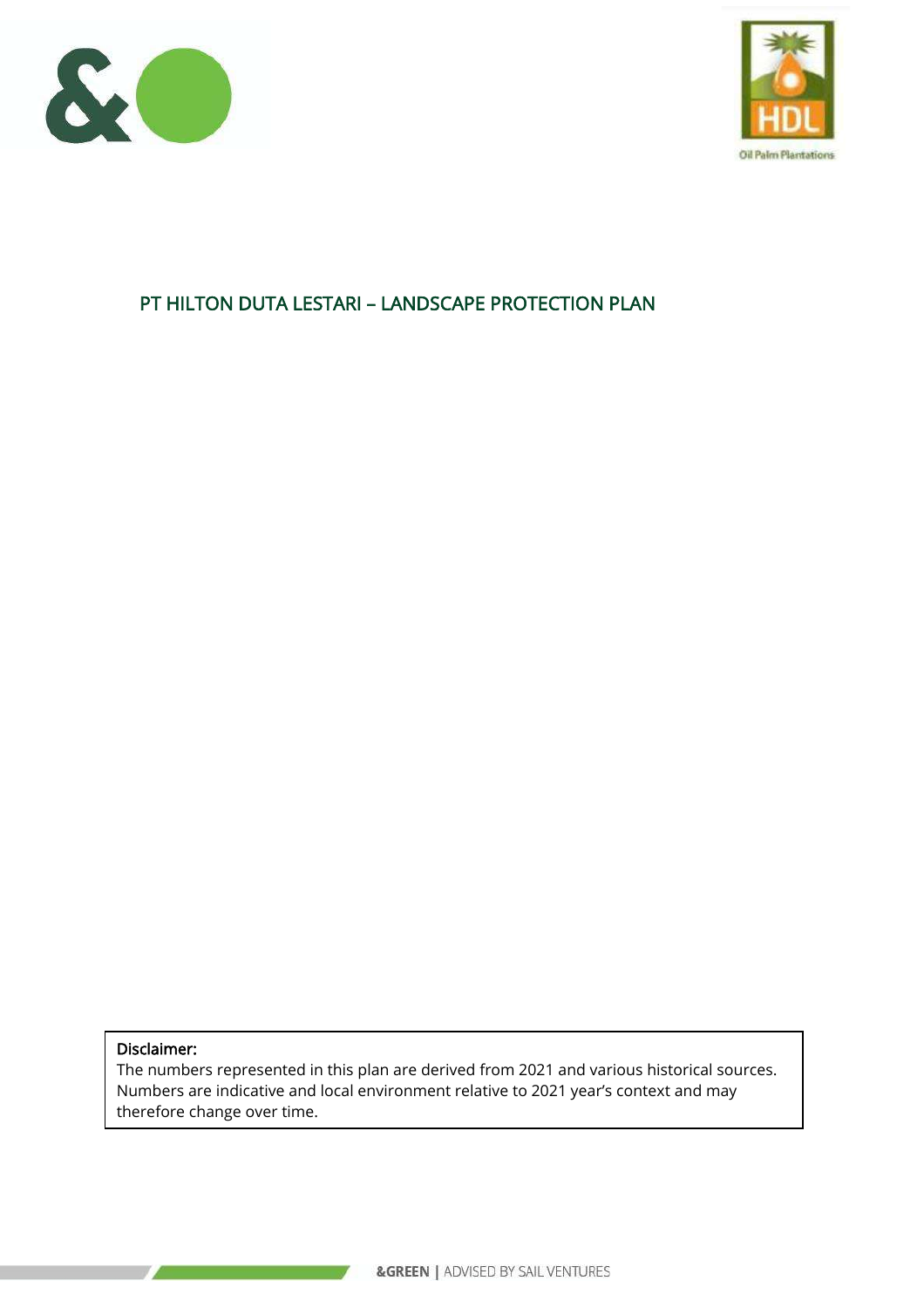



# TABLE OF CONTENT

| 1. |      |                                                                   |  |
|----|------|-------------------------------------------------------------------|--|
|    | 1.1. |                                                                   |  |
|    | 1.2. | The project area: the scope of HDL's landscape protection plan  3 |  |
| 2. |      | LANDSCAPE's E&S BASELINES AND PT HDL's E&S CAPACITY  4            |  |
|    | 2.1. | Environmental and social baselines for the landscape  4           |  |
|    | 2.2. |                                                                   |  |
| 3. |      | DEFORESTATION IN THE LANDSCAPE AND BAU IN THE SECTOR 12           |  |
|    | 3.1. |                                                                   |  |
|    | 3.2. |                                                                   |  |
| 4. |      |                                                                   |  |
|    | 4.1. | & Green Vision for the sector and PT HDL's commitments 18         |  |
|    | 4.2. |                                                                   |  |
|    | 4.3. | Alignment with international sustainability standards 26          |  |
| 5. |      |                                                                   |  |
|    | 5.1. |                                                                   |  |
|    | 5.2. |                                                                   |  |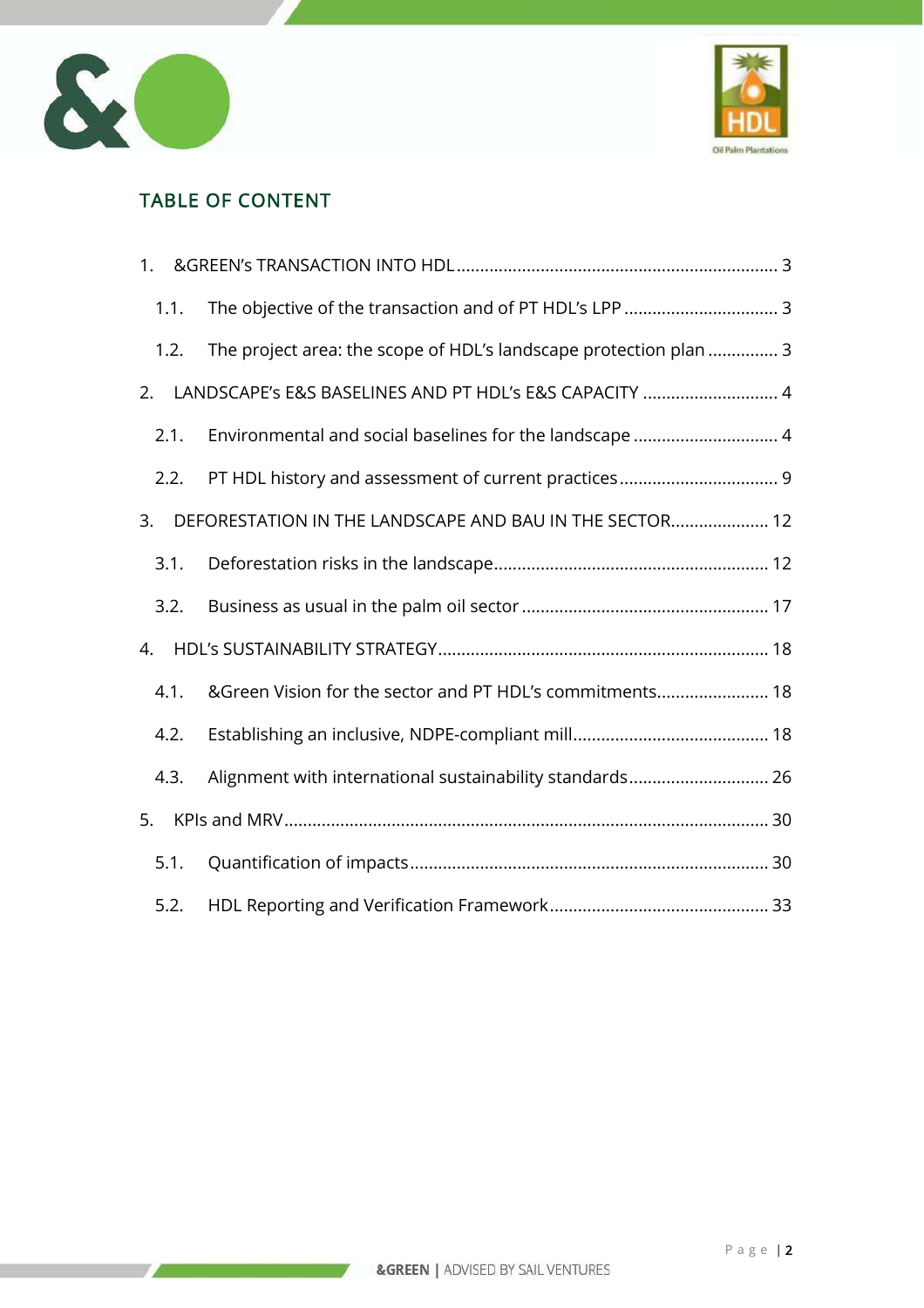



# <span id="page-2-0"></span>1. &GREEN's TRANSACTION INTO HDL

### <span id="page-2-1"></span>1.1. The objective of the transaction and of PT HDL's LPP

PT Hilton Duta Lestari (HDL) is a palm oil plantation business operating in West Kalimantan (Indonesia) since 2010. HDL owns and manages two adjacent blocks, which include 5,388 ha of mature palm oil plantation.

Supported by &Green's financing, HDL will construct a mill to process FFB into crude palm oil (CPO). The CPO mill will have a capacity of 30 tons/hour. In addition, HDL commits to develop its environmental and social management system and capacity in alignment with the IFC PS and RSPO principles and criteria (P&Cs) to support the long-term performance of the business. HDL has no plan to expand cultivated areas and intends to receive FFB fom third parties—primarily smallholders—to meet the required feedstock of the mill.

By investing into a mill and into HDL, the proposed loan will generate clear transformational impact, at the level of the company, for the surrounding communities and ecosystems that support both groups. At a sector level, the transaction presents an opportunity to create a model for financing an independent CPO mill, which sources sustainably produced FFB, which is socially inclusive and deforestation-free. The landscape protection plan (LPP) presented in this document reflects HDL's long-term sustainability strategy and describes the environmental, social, and transformational impacts to be generated during the financing period.

## <span id="page-2-2"></span>1.2. The project area: the scope of HDL's landscape protection plan

The scope of HDL's landscape protection plan reflects the areas which are expected to be impacted by the project. They can be classified based on the degree of influence and control that HDL will exercise on land use and land users.



Figure 1: PT HDL's Landscape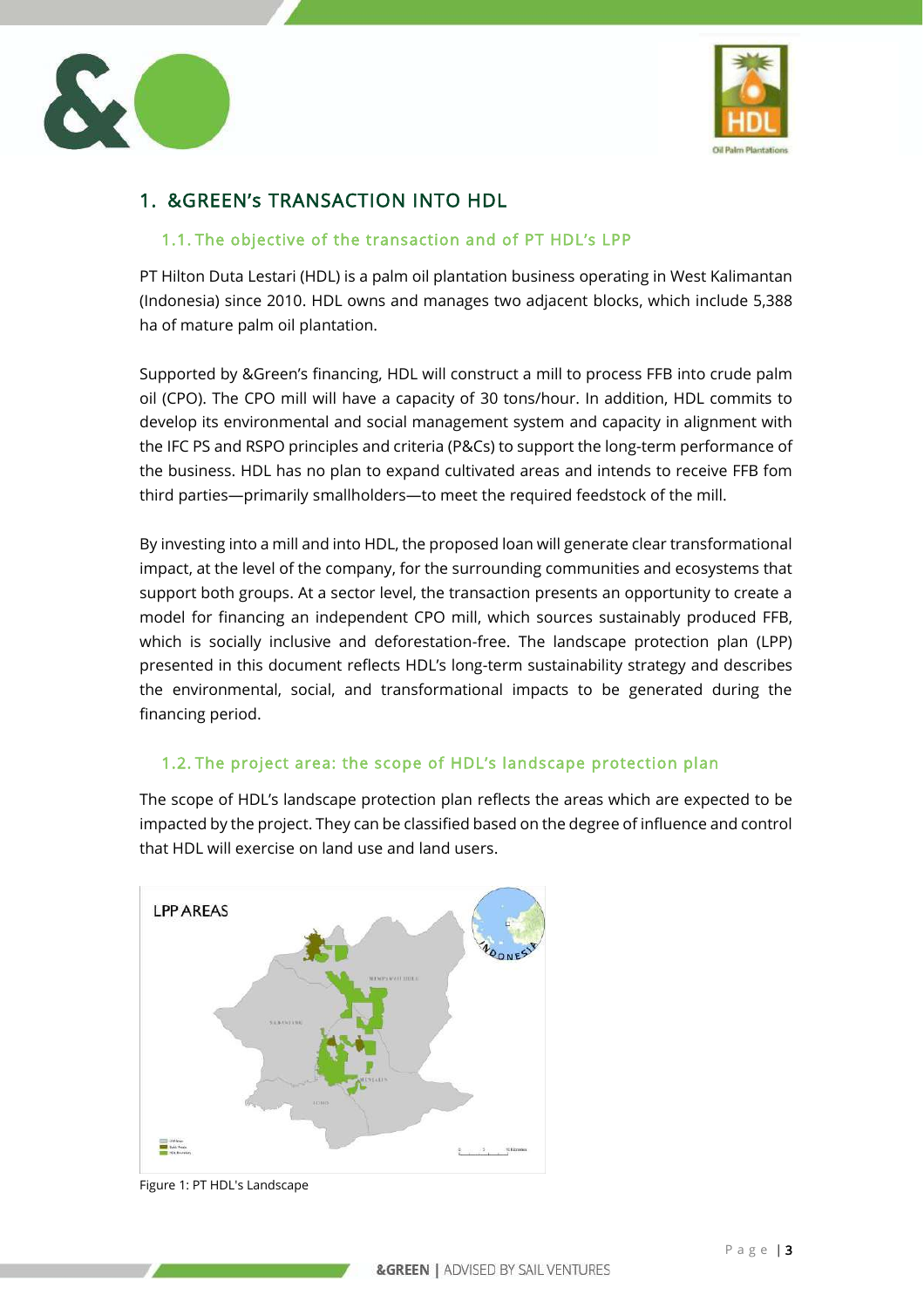



Firstly, the areas that will be directly impacted by the project, as they relate to assets and land directly managed by HDL. HDL's assets include the palm oil plantation and the mill. HDL's concession is located around 100 km to the north of Pontianak, West Kalimantan's capital. Administratively it is located in Menjalin and Mempawah Hulu sub districts, Landak district. The total concession area (based on the location permit granted by the government) is 13,551 ha. The proposed mill, which will require a total of 62 ha of land, will be located within the concession boundaries of HDL.

Secondly, the areas that will be indirectly impacted by the project: they include areas occupied by communities living around the plantation who are indirectly impacted by the plantation's operation and who will also be associated with the future supply chain of the mill. HDL's proposed mill will process 30 tons/hour of FFB and potentially 45 tons/hour FFB in the coming years. The volumes produced by the plantation will need to be supplemented with FFB purchased from third parties to ensure the mill operates at the optimal design capacity. There are about 37,000 ha of smallholder palm oil and 14,000 ha of commercial plam oil planted within a 30km radius of HDL's mill site, spread across 4 sub-districts (i.e. Mempawah hulu, Menjalin, Sadaniang and Toho). Together they provide a large pool of supply for HDL to integrate into its supply chain.

Direct and indirect areas are together understood as the 'landscape' in which HDL operates and are the scope of HDL's landscape protection plan.

# <span id="page-3-0"></span>2. LANDSCAPE's E&S BASELINES AND PT HDL's E&S CAPACITY

## <span id="page-3-1"></span>2.1. Environmental and social baselines for the landscape

As per the government spatial plan, the landscape includes four land use classifications implying different land use functions and governance systems. The majority of the area is classified as APL (i.e. 75%) – which purposes it for non-forestry agriculture production. 13% is classified as production forest (HP) and commercial forestry production (HPK) – purposed for forestry plantations such as rubber for instance. Lastly, there are about nine protected forests areas, accounting for about 12% of the landscape. HDL's concession is located in APL designated areas, but is directly adjacent to two forest protected areas.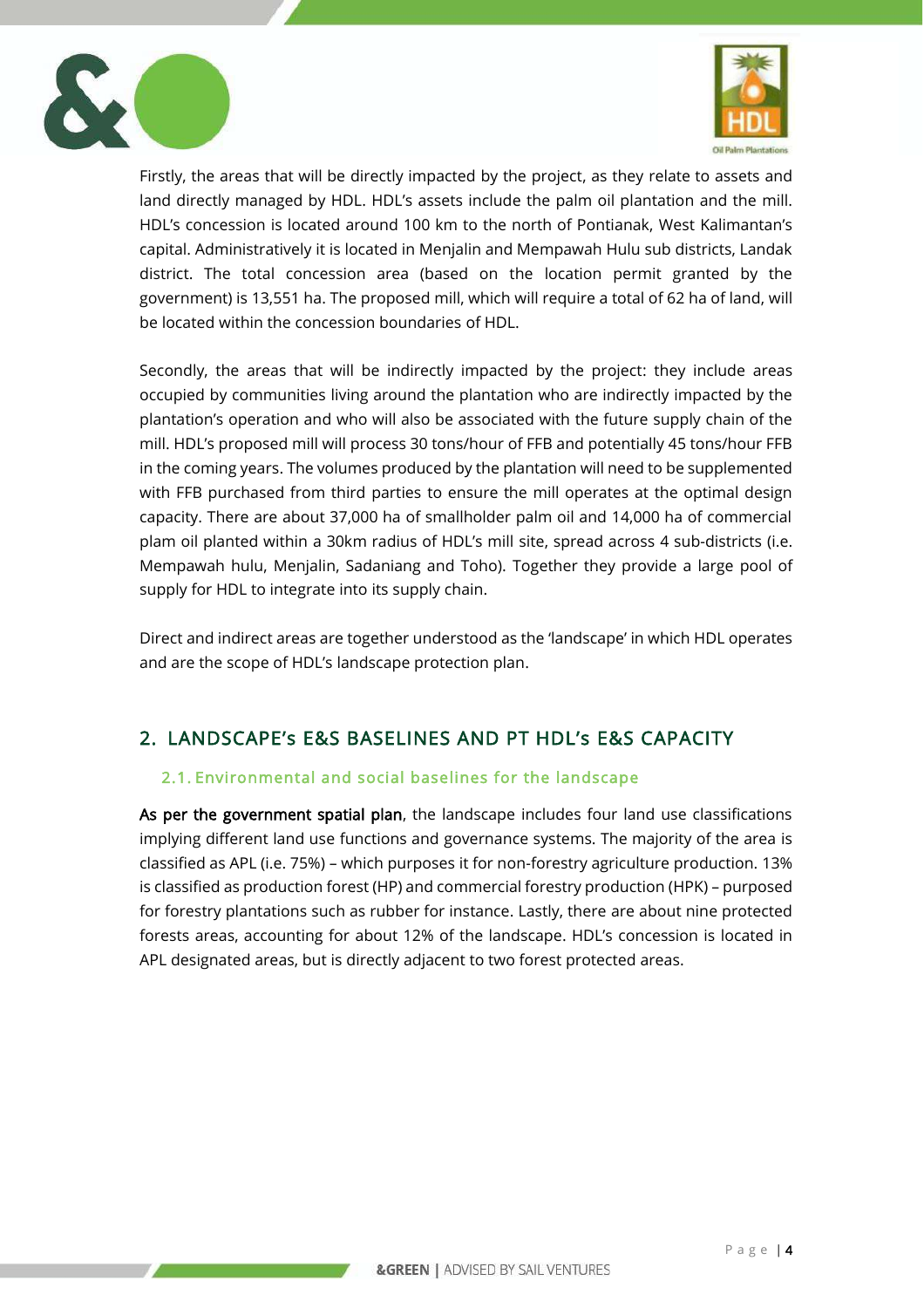





Figure 2: Map of land use classification. Source: PT HDL

The landscape is mainly characterised as marginal lands based on the topography and soil quality. The area is hilly with inland valley swamps between the hills, all of which are cultivated for rice. There are 23 hills within and around HDL's concession alone, with slopes up to 15 degrees.<sup>1</sup> Soil are class 4 under the Indonesian classification (where 5 is the most non-fertile and 1 is highly fertile).



Figure 3: Topographical map of the landscape. Source: SAIL

<sup>1</sup> As a reference point we note that the Roundtable on Sustainable Palm Oil (RSPO) for instance recommends planting oil palm on terraces where slopes are up to 25 degrees and planting on the contour below 10 degrees.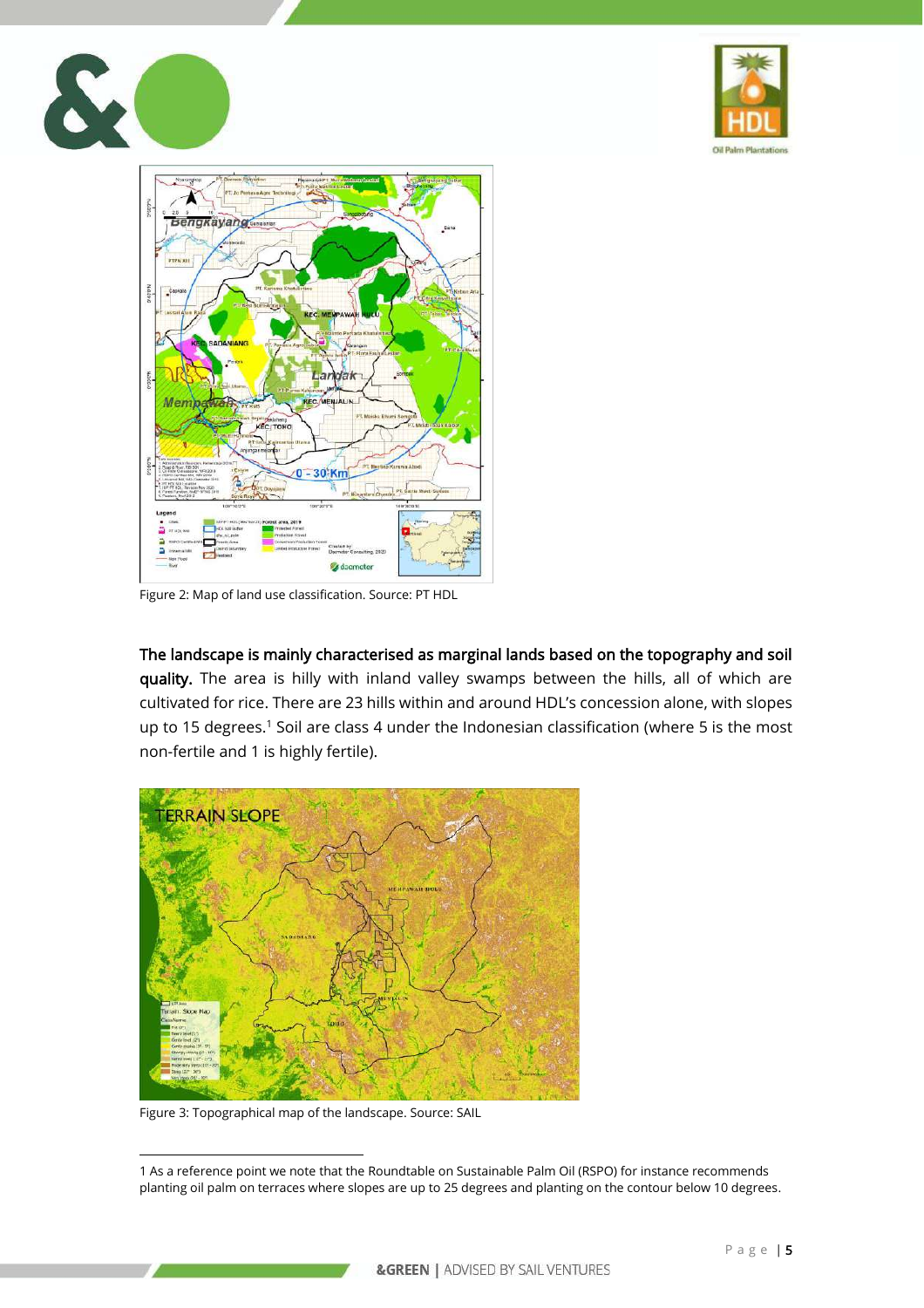

From an ecological perspective, there are about 7,501 ha of forest left within HDL's landscape, mostly secondary forest. The largest forested areas can be found within the Sadaniang subdistrict and in Mempawah district and are classified as secondary forest. HDL's HCV/HCS assessment (2021) confirms that PT HDL's area is located in the Kalimantan lowland rain forest<sup>2</sup>. Currently, HDL's IUP area is dominated by cultivated land, i.e., palm oil plantations, rubber plantations, farm land and mixed gardens. Forest covered land is found on the top of the hills, spreaded in patches, classified as secondary or young regenerative forest. The majority of the landscape is consists of two ecosystems: mixed dipterocarpace forest or hills on metamorphic rocks and sandstone upper lowland forest. Peat swamp forest has not been found to exist within HDL's concession, but is observed to be present in the Mempawah Hulu district, at the south west side of HDL's landscape.

In terms of biodiversity, the HCV-HCS assessment confirmed that HDL's IUP is not a priority area for biodiversity, based on the overlay of PT HDL's area boundaries and maps of the center of Kalimantan's (Borneo) biodiversity (such as Important Bird Area (IBA)-Endemic Bird Area (EBA), Site Ramsar, the distribution of orangutans and Intact Forest Landscapes). The IUCN Red List for Rare, Threatened or Endangered (RTE) Species suggests the presence of two critically endangered vegetation species and five vulnerable vegetation species within the concession (Gonystylus bancanus and Aquilaria malaccensis Lamk.). In terms of fauna, we find the Sunda Pangolin (Manis javanica), a Critically Endangered (CR) species, as well as the Nycticebus coucang (Kukang) and the Hylobates muelleri (Owa Kalawat)- two Endangered (EN) species. Five mammals and one bird listed as Vulnerable (VU) are also present.

The HCV-HCS assessment further indicates that a total of 6,209.66 ha of HCV is found within HDL's concession (table 1), although classifications can overlap with one another (figure 4). Most of the high conservation areas within the concession relate to HCV 4 and HCV 1. HCV 1 and 3 are present and function as valuable habitat for RTE species, although these are in a rather fragmented state, situated next to forest protected areas or as part of the HCV 4 areas, in the form of mix agroforestry with other crops such as rubber.

| <b>HCV classification</b>                                                                                                                                                                                    | <b>Findings</b> | in Ha    |
|--------------------------------------------------------------------------------------------------------------------------------------------------------------------------------------------------------------|-----------------|----------|
| HCV 1: Species diversity<br>Concentrations of biological diversity including endemic species, and<br>rare, threatened or endangered species, that are significant at global,<br>regional or national levels. | Present         | 1,560.23 |
| HCV 2: Landscape-level ecosystems, ecosystem mosaics                                                                                                                                                         | Not.            |          |
| and Intact Forest Landscapes                                                                                                                                                                                 | present         |          |
| Large landscape-level ecosystems, ecosystem mosaics and Intact Forest<br>Landscapes (IFL), that are significant at global, regional or national levels,                                                      |                 |          |

<sup>&</sup>lt;sup>2</sup> Kalimantan's lowland rainforest is a Sundaland Biodiversity Hotspot, which is the center of Dipterocarpaceae species diversity (267 species of which 155 species are endemic to Kalimantan), globally renowned for having a wealth of 380 bird species and 10,000 plant species, and home to two key endemic species, the Bornean Orangutan and Bekantan (Proboscis Monkey).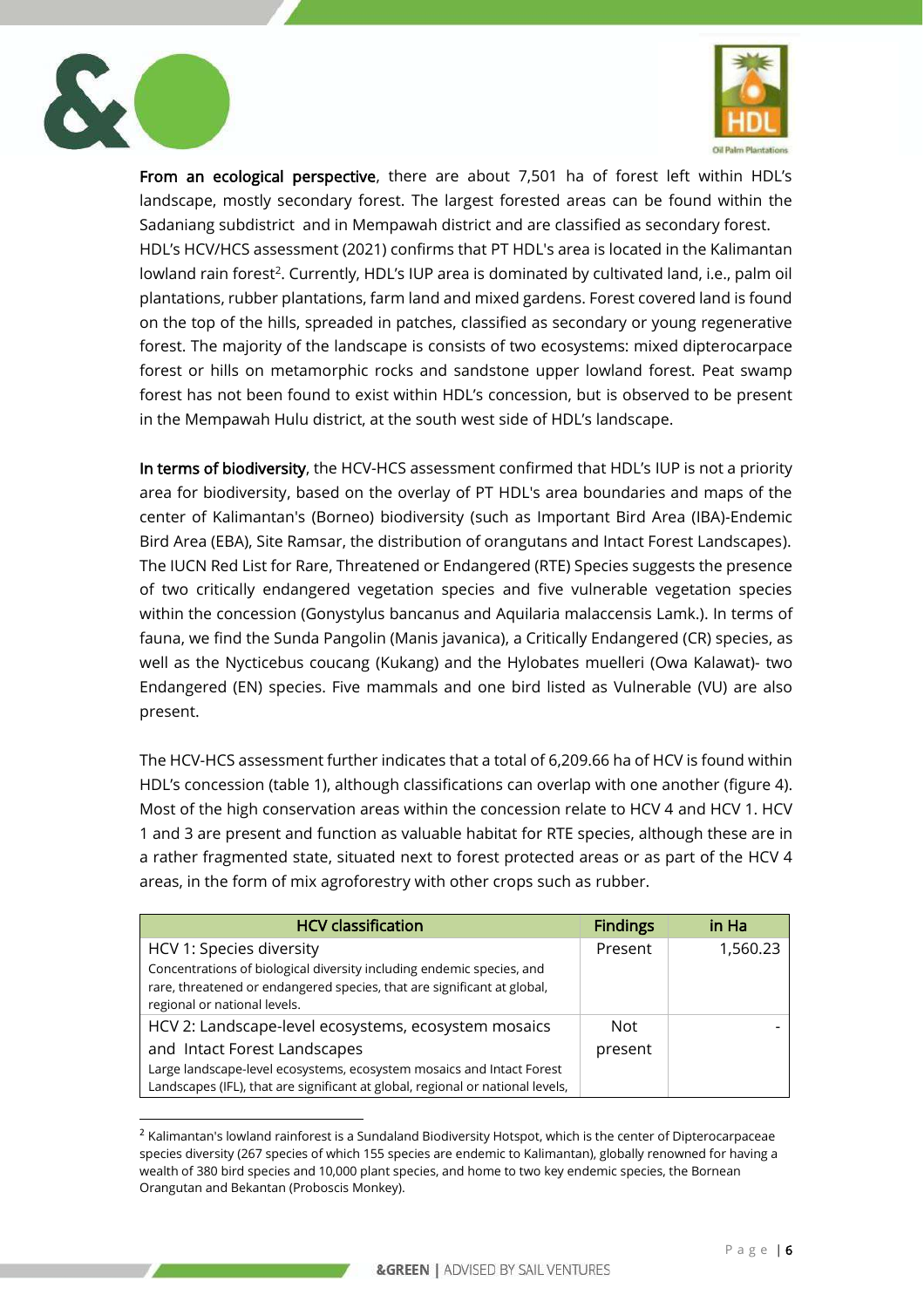



| and that contain viable populations of the great majority of the naturally<br>occurring species in natural patterns of distribution and abundance.                                                                                                                                                                                                                                                     |         |          |
|--------------------------------------------------------------------------------------------------------------------------------------------------------------------------------------------------------------------------------------------------------------------------------------------------------------------------------------------------------------------------------------------------------|---------|----------|
| HCV 3: Ecosystems and habitats<br>Rare, threatened, or endangered ecosystems, habitats or refugia                                                                                                                                                                                                                                                                                                      | Present | 210.40   |
| HCV 4: Ecosystem services<br>Basic ecosystem services in critical situations including protection of<br>water catchments and control of erosion of vulnerable soils and slopes                                                                                                                                                                                                                         | Present | 3,610.88 |
| HCV 5: Community needs<br>Does the assessment area or surrounding landscape contain sites and<br>resources fundamental for the necessities of local communities or<br>indigenous peoples?.                                                                                                                                                                                                             | Present | 608.42   |
| HCV 6: Cultural values<br>Sites, resources, habitats and landscapes of global or national cultural,<br>archaeological or historical significance, and/or of critical cultural,<br>ecological, economic or religious/sacred importance for the traditional<br>cultures of local communities or indigenous peoples, identified through<br>engagement with these local communities or indigenous peoples. | Present | 219.73   |
| <b>Grand Total</b>                                                                                                                                                                                                                                                                                                                                                                                     |         | 6,209.66 |

Table 1: High Conservation Value Areas in HDL's concession. Source: Daemeter



Figure 4: HCV map of HDL's concession. Source: Daemeter Consulting

The area is relatively densely populated as there are about 39 villages within HDL's landscape, hosting a total of approximately 85,000 inhabitants. 19 of these villages are located within or directly adjacent to HDL's concession. While official information on village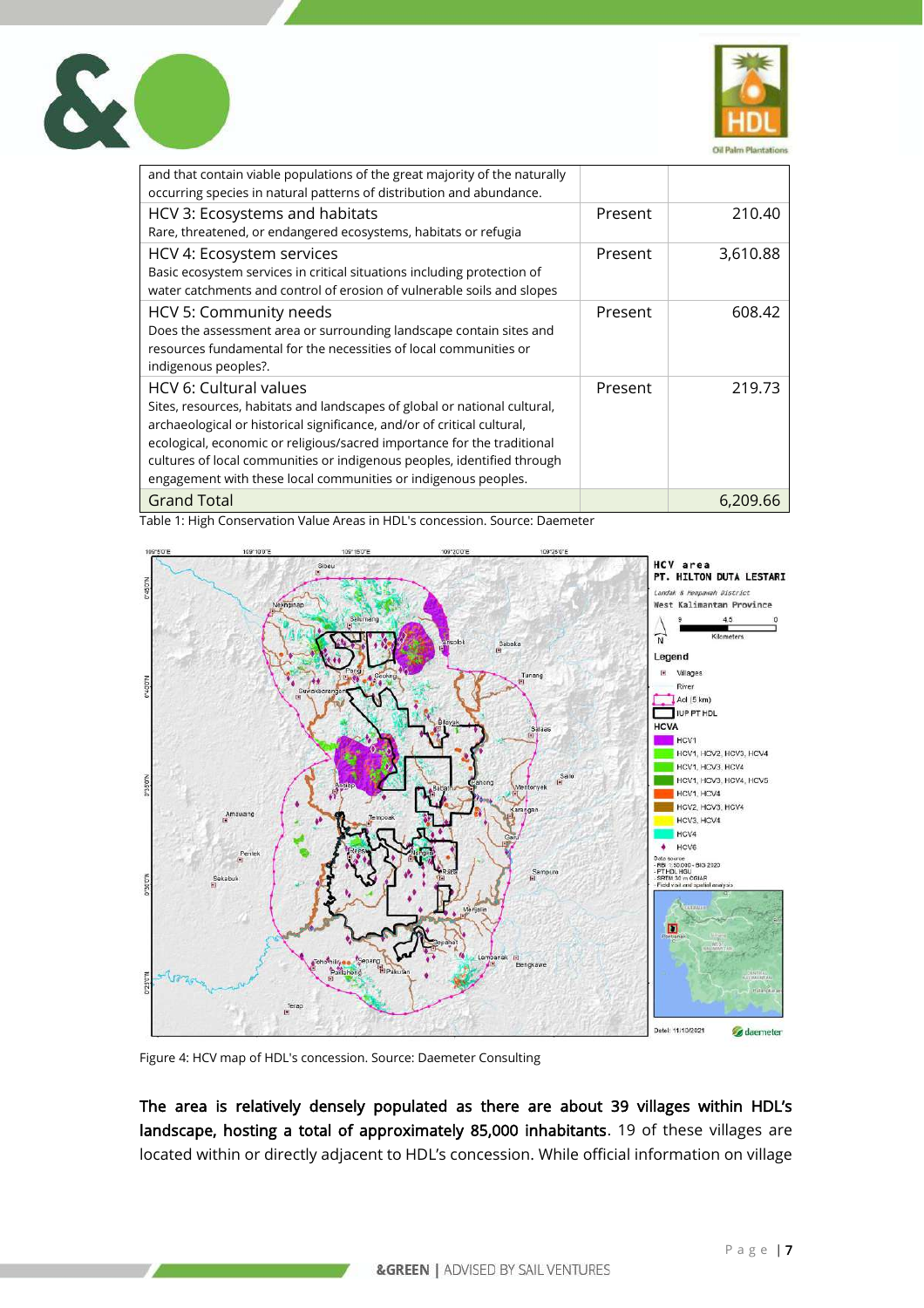



territory does not always accurately present the actual size, historical data suggests that villages have experienced high population growth over the last 10 years (> 2%/year).

The majority of the inhabitants of the villages are Dayak (95% of the population). Dayaks are considered to be indigenous to the area. Besides Dayaks, other ethnic groups such as Melayu, Java, Bugis, Chinese, Nias, Padang, Batak, Madura, and Flores also live in these villages and are identified as transmigrants. Although most of the population is Catholic, there is a strong practice of the customary rituals and ceremonies ("Adat" heritage), which relies on the forested ecosystems within the landscape (including, for instance, hunting, fruit collecting and spiritual rituals). The community considers the hills present in and surrounding the concession (i.e. "Bukit Ohak" and "Bukit Sepatutn") as a customary forest, used to preserve the water source and for cultural events. These have been considered as HCV 5 and 6 under the HCV-HCS assessment (Table 1 above).

Land ownership has historically been recognized by the opening of land for shifting cultivation activities as well as Adat or customary (informal) rights to land, which are recognized within the community. Governance heavily relies on this customary rule, based on a strong sense of ownership by the Dayak population over the land and its resources. Formal government "freehold" titles are less common and most farmers have a letter from the village head to document their land tenure/rights. Coupled with the fact that there has been limited dissemination by the district government about the spatial plan and rules linked to various categories of land use, this results in limited knowledge by the communities of the existing spatial plan. Village land use decisions are mainly made based on village level processes.

The livelihood activites of the population has historically been a mix of agriculture and use of forest resources; rice is grown for household consumption - in many cases using irrigation for the rice fields. The majority of villagers were rubber tappers in the past, inheriting rubber plantations from parents and ancestors and approximately 36,000 hectares of rubber plantation are still present in the landscape. Today, many have switched to rice cultivation (classified as 'Agriculture' in table 2) and other forms of livelihood such as oil palm farming (37,726 ha) and livestock/fish farming (also classified as 'Agriculture').

| No.            | <b>Land cover</b>        | <b>LC2020</b> |
|----------------|--------------------------|---------------|
|                | Secondary dryland forest | 5.236         |
| $\mathcal{P}$  | Secondary swamp forest   | 1.214         |
| 3              | Shrub                    | 35.351        |
| $\overline{4}$ | Rubber                   | 36.010        |
| 5              | Industrial Oil Palm      | 14.208        |
| 6              | Agriculture              | 19.960        |
|                | Open land                | 6.365         |
| 8              | Water                    | 500           |
| 9              | Smallholder Oil Palm     | 37.726        |
| Total          |                          | 156.570       |

Table 2: land use classification of the landscape (2020). Source: Daemeter Consulting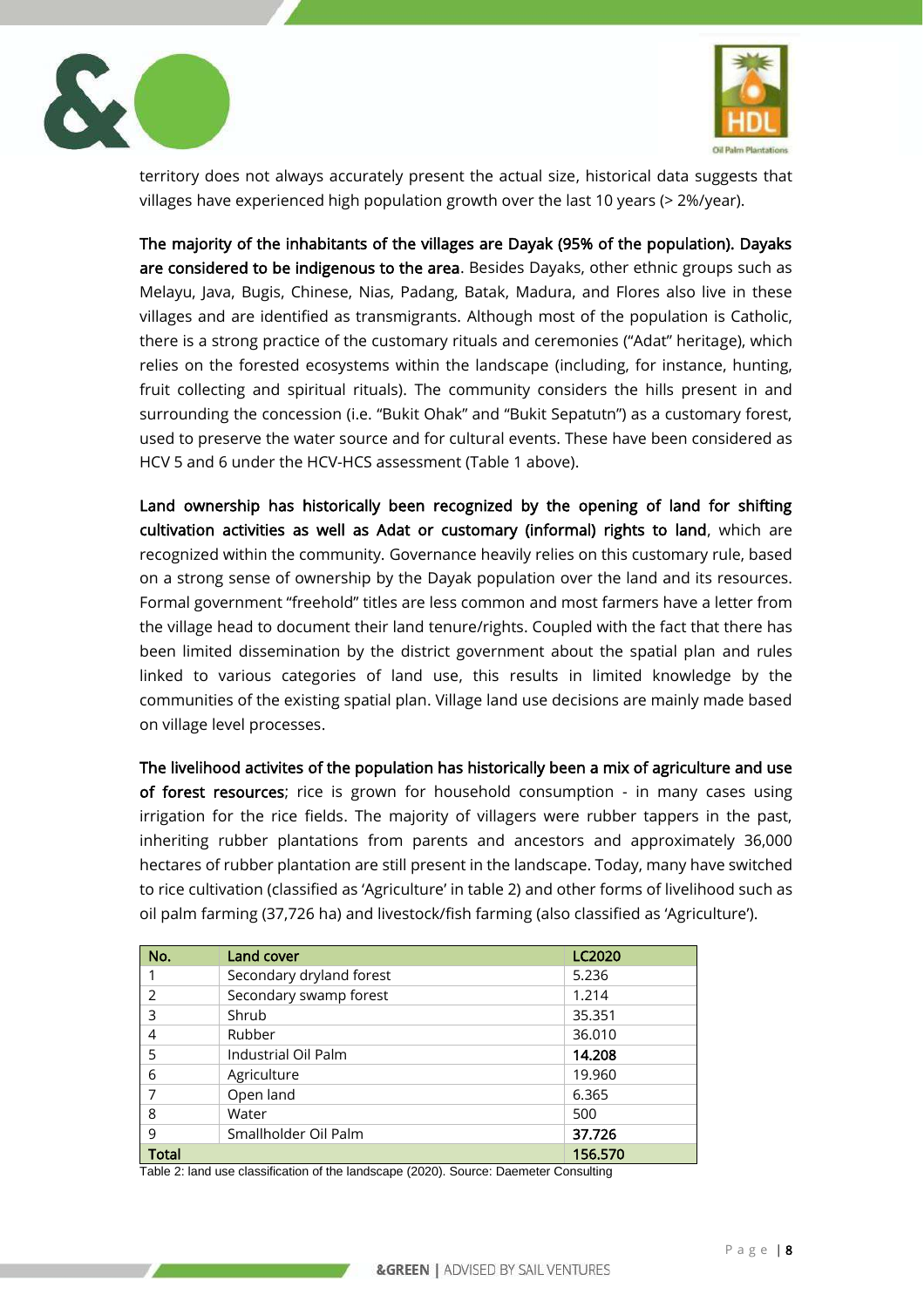



## <span id="page-8-0"></span>2.2. PT HDL history and assessment of current practices

HDL initiated its operations in 2010, following the issuance of its original location permit in the same year<sup>3</sup>. The land acquisition process took place between the years 2010 – 2014, following an FPIC process and did not require any physical or economic displacement of communities<sup>4</sup> . The lands purchased by HDL were in fact small parcels undesired by farmers and who retained better land for their own farming. Today approximately 33,236 people (with a large range of 1,200 – 3,700 per village) still live in and around the concession. Land is still being cultivated by smallholders within the concession – including rice paddies, mixed forestry, etc. While HDL's procedure with respect to its grievance mechanism has been inadequately implemented, consultation with communities and desk review indicates that there has been no incidence of land dispute as a result of the land acquisition process.

Individuals that sold land to HDL have been given opportunities to benefit from the plantation development. Under their agreement with HDL, former landowners are eligible to receive a portion of the company's net revenue. This is implemented through a profitsharing (or plasma) scheme which dictates that 30% of the company's net profit is allocated to those eligible, through cooperatives. Unlike most palm oil plantations there is no separation between inti and plasma areas; the entirety of the planted area is considered plasma. HDL must report on the performance of the business to the cooperative representatives and disburse the share of the profit on a monthly basis. Cooperatives are responsible for distributing individual shares of the compensation to eligible individuals. Today, 2,055 individuals are eligible under the company's profit sharing scheme.

Following land acquisition, HDL initiated the development of its plantation from 2011 and finalized its last planting in 2014. Results from the recent Land Use Cover Assessment carried out by Daemeter Consulting (2021), confirmed original results (from previous AMDALs) that the lands that were cleared for the plantation were classified as modified habitat: the concession area has experienced fragmentation before HDL started its operations and is today dominated by land covered with mixed rubber and agriculture (table 3). Based on &Green biodiversity framework (developed using the IFC Performance Standard), no net loss / net gain requirements are therefore not applicable for HDL.<sup>5</sup>

| No. | Land use        | 2005      | 2007      | 2009      | 2012     | 2014     | 2021     |
|-----|-----------------|-----------|-----------|-----------|----------|----------|----------|
|     | Agriculture     | 1.413.05  | 1.249.52  | 1.330.14  | 1.085.39 | 939.17   | 905.85   |
|     | Degraded forest | 197.73    | 197.73    | 197.73    | 197.73   | 197.73   | 197.73   |
|     | Grass swamp     | 4.77      | 4.77      | 4.77      | 4.77     | 4.77     | 4.77     |
|     | Mix rubber      | 10.704.67 | 10.690.29 | 10.625.50 | 8.732.29 | 7.080.84 | 6.705.64 |

 $^3$  The original location permit was for an area of 20,223 ha. Since 2010, the permit has changed three times and today it represents an 13,55-ha area.

<sup>4</sup> While PT HDL did not have any 'formalised' FPIC policy at the time, documentation demonstrates that communities were consulted prior to the land acquisition process and the price compensation was based on mutual agreement. The process was documented and distributed to communities, including the agreement and compensation payment.

<sup>&</sup>lt;sup>5</sup> This conclusion will be confirmed upon finalisation of the biodiversity framework of &Green in 2022.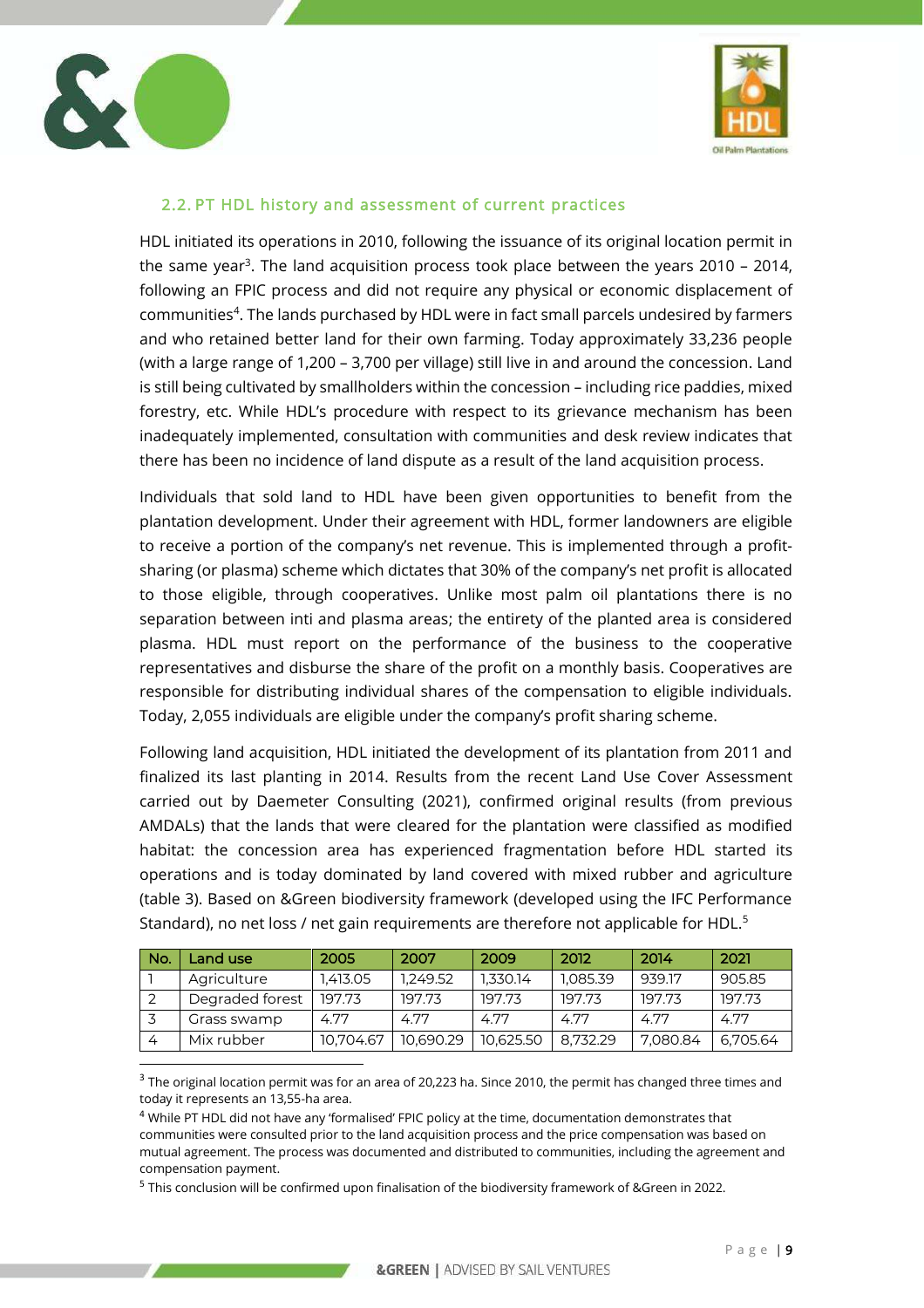

| No. | Land use           | 2005      | 2007      | 2009      | 2012      | 2014      | 2021      |
|-----|--------------------|-----------|-----------|-----------|-----------|-----------|-----------|
| 5   | Palm oil           |           |           |           | 2.645.70  | 4,388.08  | 5,207.83  |
| 6   | Open land          | 96.4      | 129.84    | 118.52    | 116.7     | 510.95    | 71.06     |
| 7   | Settlement         | 6.57      | 6.57      | 6.57      | 6.57      | 8.73      | 14.04     |
| 8   | Shrubs             | 1.121.26  | 1.267.21  | 1,266.72  | 760.8     | 391.54    | 438.14    |
| 9   | Water              | 6.73      | 5.24      | 1.22      | 1.22      | 29.36     | 6.11      |
|     | <b>Grand Total</b> | 13,551.17 | 13,551.17 | 13,551.17 | 13,551.17 | 13,551.17 | 13,551.17 |

Table 3: Land cover change in HDL's IUP. Source: Daemeter Consulting

Using a 2005 cut-off date—aligned with RSPO guidance, the LUC-Assessment indicates that there has been no clearance of forest within the concession since 2011. HDL cleared a total of 4,388.08 ha of vegetation – mixed rubber/forestry land cover which contained tree-based systems of which more than 50% comprised rubber. <sup>6</sup> Applying RSPO's vegetation coefficient of 0.4 to the total clearance leads to a liability of 1,865.95 ha to be compensated by HDL<sup>7</sup> . In addition, review of the government's spatial plan and forestry map by ERM in 2019 further indicates that approximately 32 ha of protected forest area adjacent to the west side of HDL's plantation appears to be previously cleared by HDL. This is mainly due to the fact that HDL's location permits have changed a number of times since 2010 and that the hilly contours of the land do not support a straight delination of the concession boundaries, in line with spatial plans. Nevertheless, the 32 ha have now been excluded from the plantation and will be remediated.

The fact that HDL inherited largely undesired lands from communities, left the company with fragmated blocks of land that are more difficult to exploit (i.e. steep slopes) and which demonstrates poorer soils. HDL has developed its plantation through the terracing of land to accommodate the hilly contour and to manage soil erosion, but that also means that topsoil is moved and soil quality is further deteriorated. In some cases, HDL has planted on steep slopes (177.61 ha), as well as in riparian buffer areas (263.05 ha). Planting in riparian areas and steep slopes is prohibited as per the RSPO; based on the the latest LUC-Assessment, HDL has an environmental remediation of 440.66 ha of oil palm planted in these prohibited areas (in addition to the 1,865,08 ha to be compensated) $8$ .

For the aforementioned reasons, HDL's plantation is relatively difficult and high-cost to manage. Reasons for HDL's high costs include costs associated with high road density, high maintenance costs, low planting density and high field maintenance costs. Management time tends to also not be utilised effectively because plantation blocks are widely distributed (the distance from one end of the plantation to the other is 60 kilometres). Whilst the palm trees are expected to reach their peak yields based on maturity, their actual yield profile remains low: 13 tons/ha at peak. The topography, soil type and terracing lead to a low planting density and an uneven palm growth. High-cost and lower than expected

 $6$  An additional 343,47 ha of degraded forest was cleared between 2005 and 2021 but this was not carried out by HDL.

 $<sup>7</sup>$  HDL's final compensation liability is subject of final submission of the HCV-HCS and LUCA and approval by the</sup> HCVN. It may therefore be subject of change.

<sup>8</sup> HDL's final environmental remediation liability is subject of final submission of the HCV-HCS and LUCA and approval by the HCVN. It may therefore be subject of change.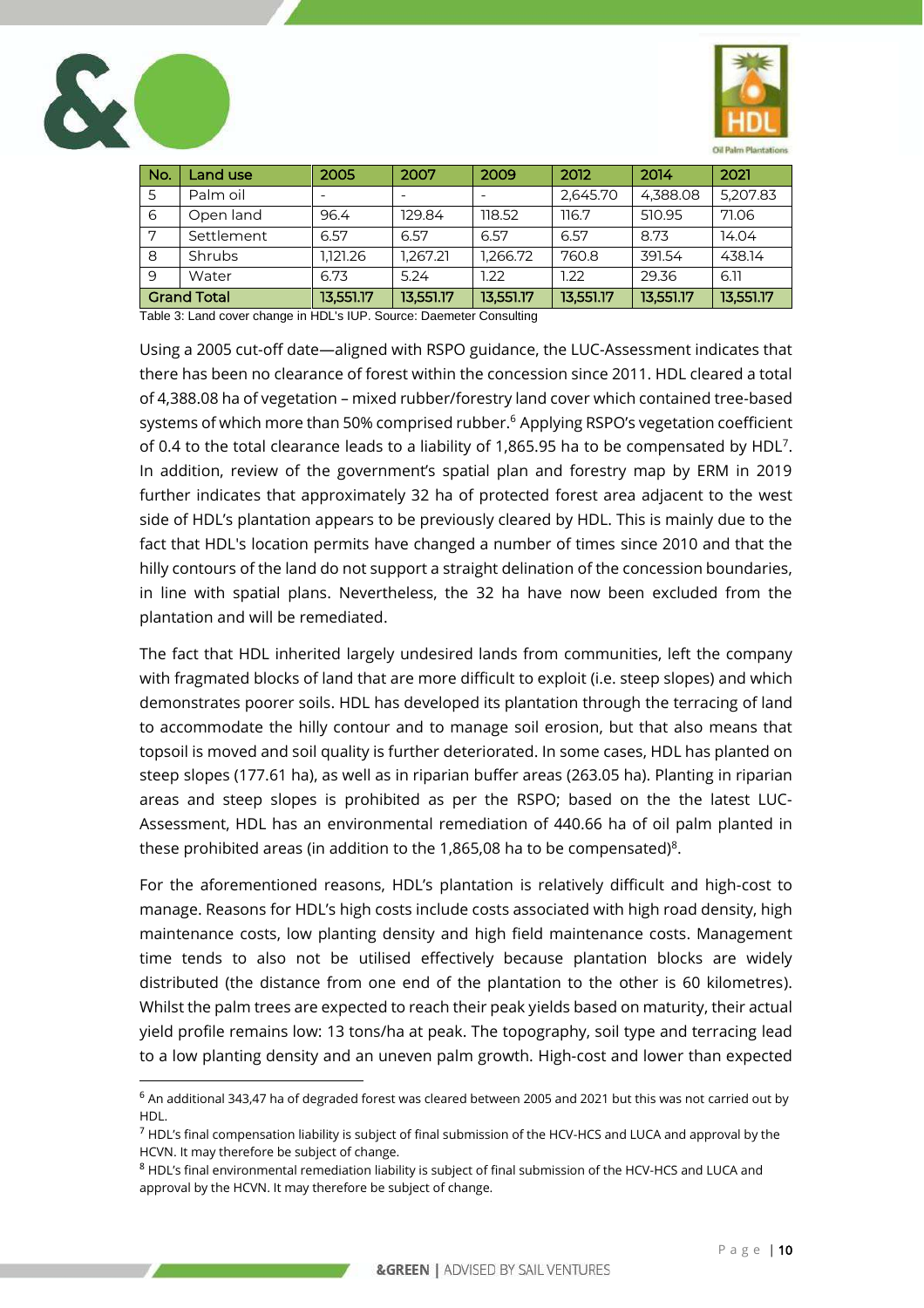



yields have affected HDL's capacity to invest in optimising its FFB production, further diminishing the yield potential and profitability of the crop. Due to a shortage of cash for instance, the company had to cut back its fertiliser programme until 2020, when it was partially reinstated. Lack of investment has also caused fruit losses because of poor road access to some areas in wet weather and because some field activities are not up to date (including for instance, reduced pruning, reduced road maintenance, etc.).

In terms of forest and biodiversity management, HDL generally lacks a comprehensive HCV/biodiversity management system to protect and conserve HCV, but has made some relevant improvements in terms of capacity since 2019. Most notably, the company has taken steps to identify areas recognized as customary forests by IP communities, which are in and around HDL's concession. These areas are currently identified by HDL as "set aside" areas within the concession. HDL has followed customary processes with the sub-district customary leaders and IP communities, to commonly agree to areas assigned as customary protected (these are referred to as Bukit Patutn, Bukit Ohak, and Bukit Sampuro). Provided that 95% of the population is Dayak, such actions have been valuable in securing their cultural heritage and maintaining their access to land and water within these set-aside areas. Apart from risks related to access to basic ressources and to the maintenance of their cultural heritages, no other significant risks have been identified related to Indigenous People, in spite of their large share of the population.

To support local development and, in addition to its plasma scheme, HDL's hiring strategy has mainly focused on hiring local people and creating local business opportunities. HDL operations currently involve a total of 824 workers, consisting of 42 direct employees and managers, and 782 indirect workers (i.e., temporary and contract labor). All of its workforce are hired locally, with exception of the company's top management (i.e. 5 staff). Contractors are managed as part of the existing cooperatives, which the Company has encouraged to consider developing as a business activity.

It is actions such as these that underpin HDL's concerted effort to generate local economic opportunities for growth. While HDL's engagement has been mainly ad-hoc and unstructured, the company's top management's respect for local communities enable the company to developed a positive rapport with them and has secured its social license to operate. The company's sustainability performance, specifically, reflects one that is limited by an under-ressourced team whose focus has been on managing the plantation's operations to keep the business afloat. Most environmental and social matters, including compliance with legal E&S regulations, are managed by the Gerenal Manager. Since 2020, the company has hired 17 additional E&S staff and has restructured its organisation to integrate the additional sustainability functions required. All of HDL's new staff have been hired locally, making up a highly motivated and dynamic team who has strong ownership and good rapport with local communities. The team does not, however, will require training and guidance by experienced E&S experts to fulfil various commitments under the &Green loan.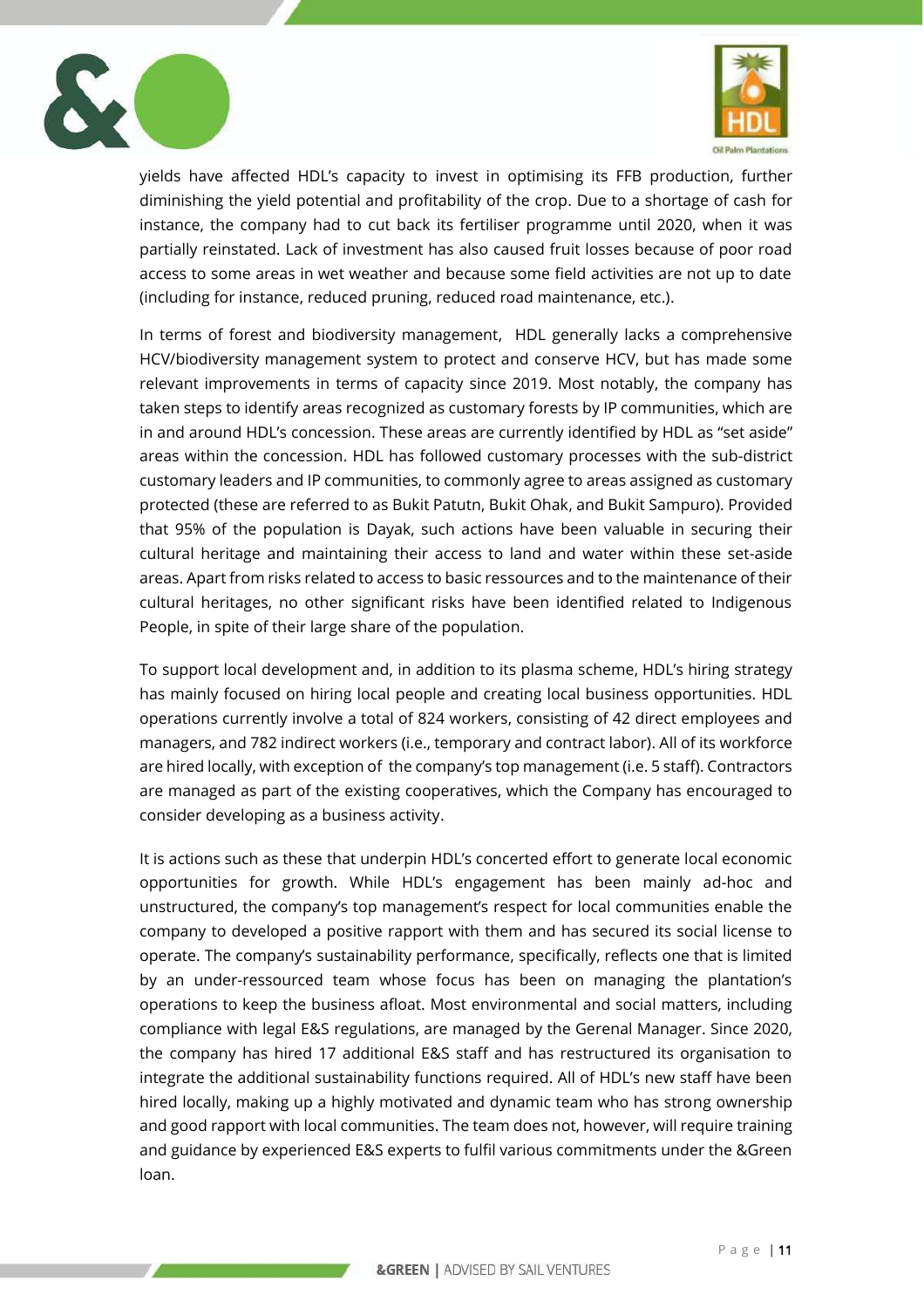



High integrity in terms of respecting the local context and local population, a good common sense and a high work-ethos greatly helped the team in establishing the plantation. Yet, as the business starts growing (through the construction of the mill), the lack of an structured E&S management system means that HDL runs the risk of facing increasingly higher challenges, impacting its business and its operating environment. Key risks present in the landscape are described in the subsequent section (section 3).

# <span id="page-11-0"></span>3. DEFORESTATION IN THE LANDSCAPE AND BAU IN THE SECTOR

## <span id="page-11-1"></span>3.1. Deforestation risks in the landscape

Landak is West Kalimantan's second-highest production region after Ketapang. Over 100,000 ha of forests have been lost between 1990 – 2018 due to conversion to agriculture **production<sup>9</sup>.** HDL's landscape, in particular, has featured high levels of deforestation between 2006 and 2007, 2011 and 2014.



Figure 5: land use change dynamics in the landscape. Source: Daemeter Consulting

The subdistricts of Mempawah Hulu and Toho have experienced a fairly constant, low level of deforestation. Both sub-districts had relatively little forest cover remaining in 2005, due to past logging. Toho sub district still had significant remaining forest in 2005 and little has been cleared since 2005. Menjalin has a similar trend, but experienced a brief spike (which

<sup>&</sup>lt;sup>9</sup> The Biodiversity Consultancy, 2020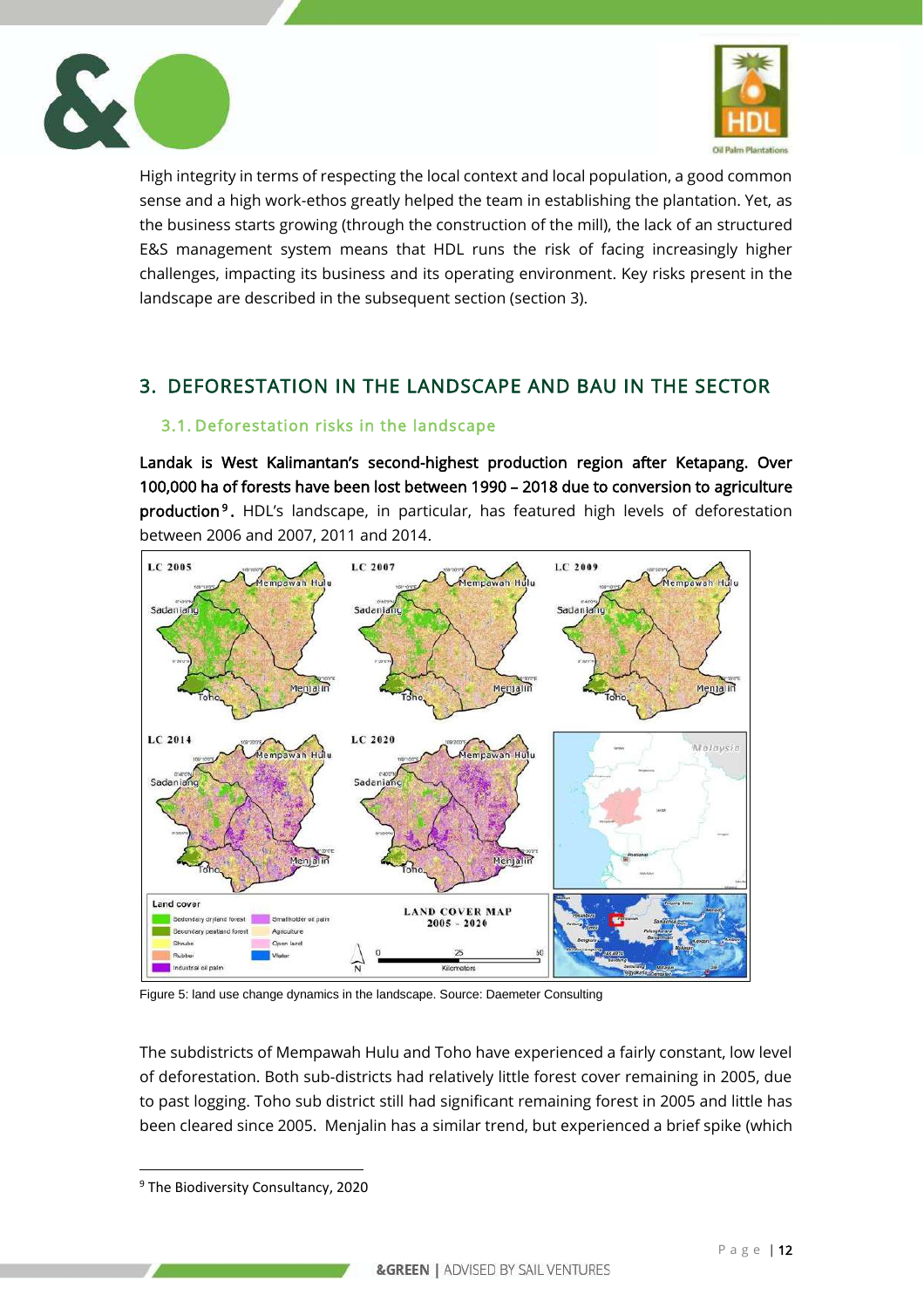



coincides with the start of the operations of HDL). The Sadaniang subdistrict (also in Mempawah district) had the largest remaining forest cover in 2005, and has since seen consistent forest clearing - a total of 8,144 ha. Despite this significant loss of forest cover it still has over 12,000 ha of remaining forest cover. These trends lead us to today's landscape – 7,501 ha of remaining forest in a fairly fragmented state which spreads across various sub-districts and villages.



Figure 6: deforestation trends by sub-districts. Sourcing: Daemeter Consulting

Agricultural expansion has typically taken place through clearing of forests for commercial agriculture, based on government incentives and programs. The Indonesian government has historically encouraged the growth of the rubber industry and the land conversion dynamic in the landscape as primary forest has been cleared to make space for rubber plantations. Over the last decades, industrial palm oil started taking a more vital role in the government's agenda, who recognised the industry as a catalys for local development. Based on 2018 government data, West Kalimantan has issued approximately 453 permits of palm oil plantation in the province, representing a total area of 4,484,237 ha (30% of the total land). Of the entire province, Ketapang, Sintang, and Landak were the districts with highest issuance of permits. Within HDL's vicinity, 52 permits have been issued—accounting for 510,586.85 ha of land that can legally be converted into palm oil.

However, the actual development of oil palm concessions has been slower than anticipated. Within a 30km radius of HDL, there are at least 21 oil palm concessions, ten of which have planted less than 1,000 ha. In some cases, companies have not started operations at all. Other companies have planted part of the plantation but then ceased activities. In both cases independent farmers eventually started to exploit these areas, arguing that it is on their land and that the companies are no longer active. This trend has been noticeable from 2009 onwards, and especially in the Menjalin and Mempawah Hulu sub districts, where oil palm smallholder plantations have expanded more prominently. This has led to some deforestation as well as to a conversion from rubber into oil palm plantations. Out of 51,934 ha of palm oil planted in the landscape, only 14,208 ha is managed by concessions (40% of which is owned by HDL). The remaining 37,726 ha (or 73%) has been planted and is managed by smallholders independently.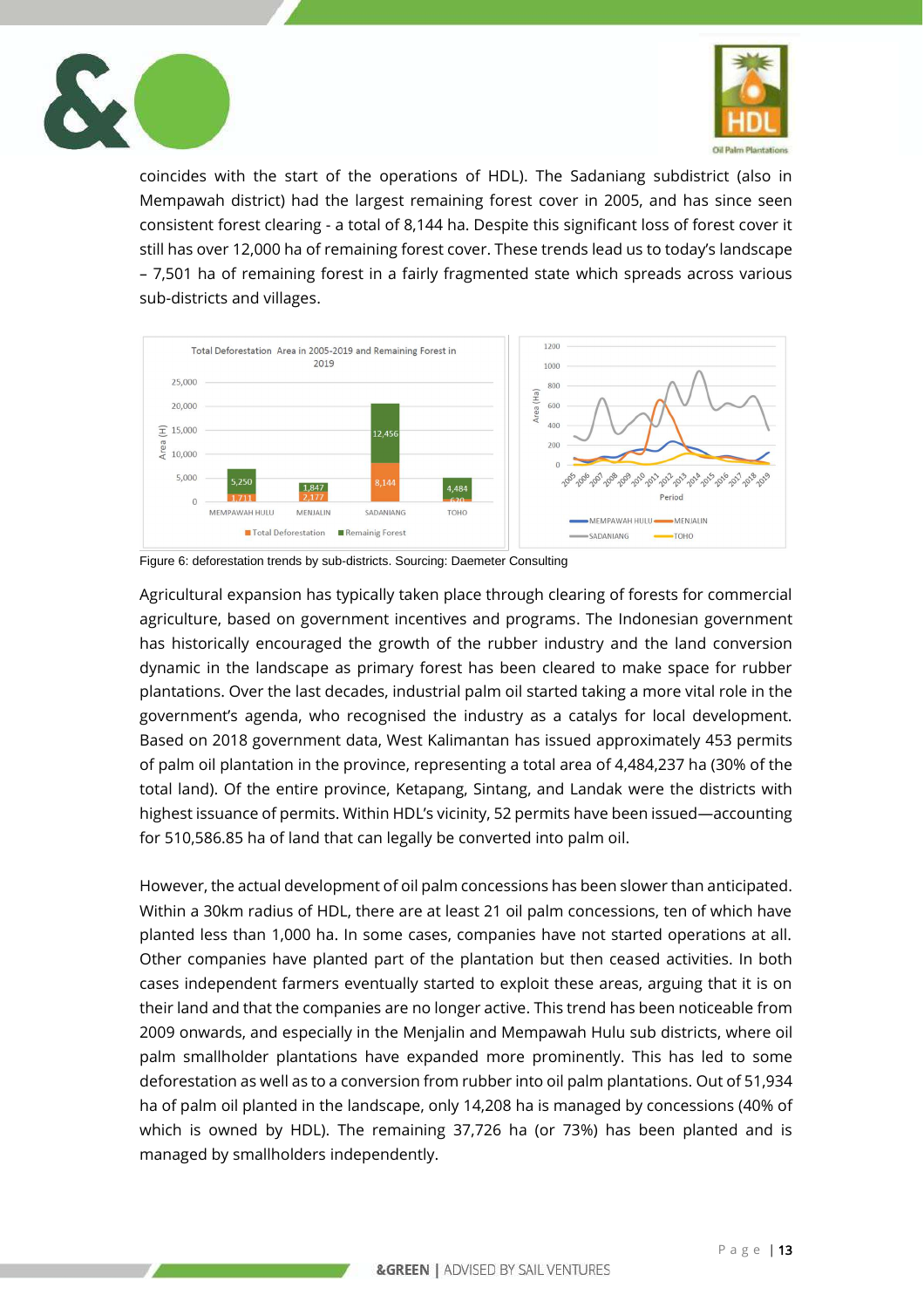



| Oil Palm Cover, 2020 | Other Use Zone (ha) | <b>Protection</b><br>Forest (ha) | Production<br>Forest (ha) | <b>Production Forest</b><br>that<br>be<br>can<br>Converted (ha) | Total  |
|----------------------|---------------------|----------------------------------|---------------------------|-----------------------------------------------------------------|--------|
| Industrial Oil Palm  | 14.199              | 8                                |                           |                                                                 | 14.208 |
| Smallholder Oil Palm | 29,820              | 4,486                            | 3,044                     | 376                                                             | 37,726 |
| Total                | 44,019              | 4.494                            | 3.044                     | 378                                                             | 51,934 |

Figure 7: Oil palm planted in the landscape. Source: PT HDL

Today, these smallholder plantations are scattered across the landscape, and they do not necessarily follow governmental spatial plans. Approximately 4,486 ha of smallholder oil palm plantations are encroaching on forest protected areas, whilst approximately 3,422 ha are found within areas dedicated for production forests. The lack of coordination between district government and village government has not resulted in land use conflicts but rather in limited compliance to spatial planning and land use management regulations. An example of lack of dissemination about spatial plans and forest designation is the limited socialization and sign boards for protected forests. This is also partly to do with the insufficient resources and capacity of decentralised government to enforce the law.



Figure 8: Map of oil palm planted in the landscape. Source: Daemeter Consulting

Most smallholder farmers in the landscape have relatively limited crop productivity, with an average crop maturity estimated to produce average yields of approximately 0,5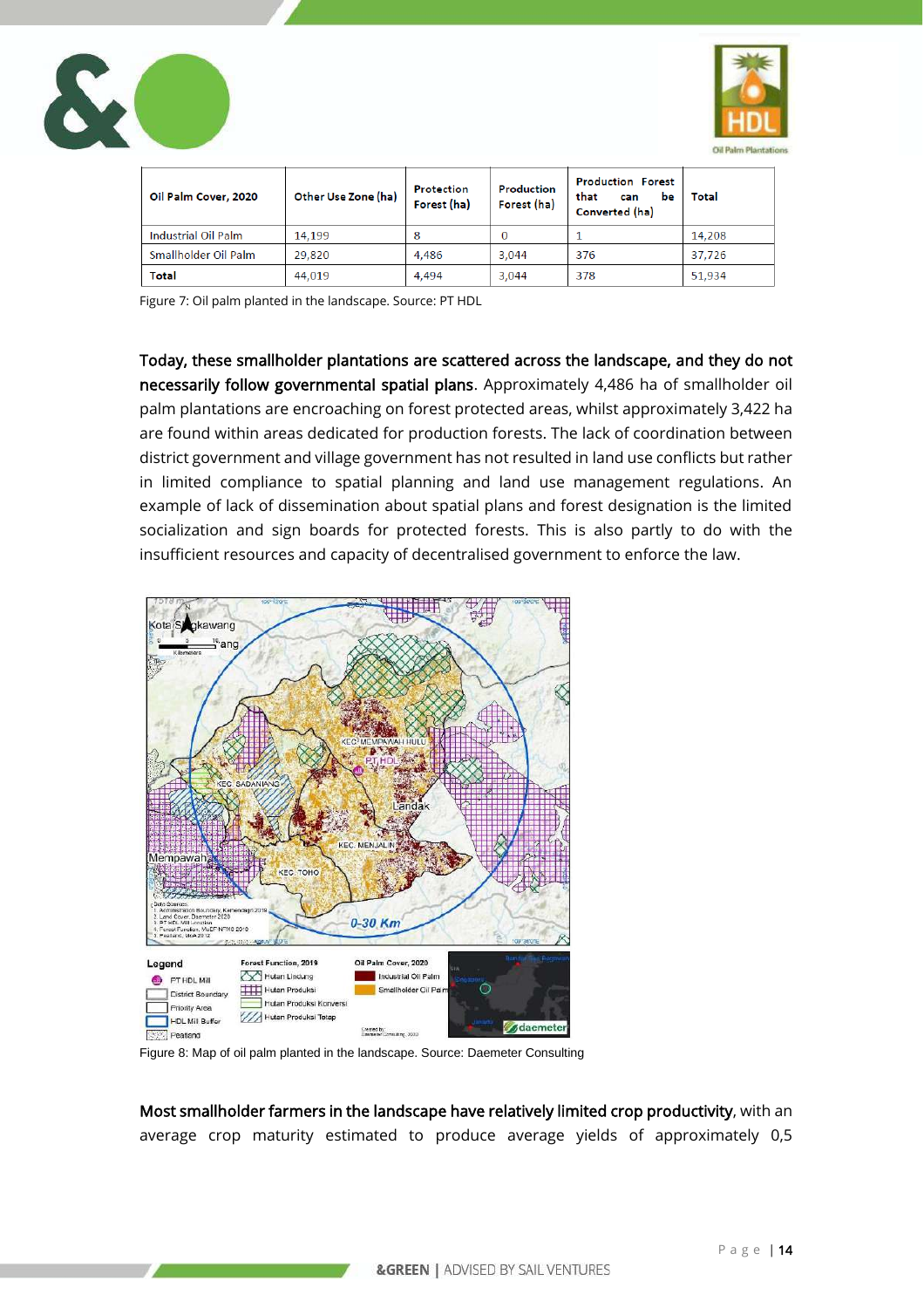

FFB/Ton/Ha $^{10}$ . Low productivity is likely due to the fact that palm oil cultivation is relatively new to the villagers and they are not receiving any agricultural support (i.e. inputs, agronomical trainings, etc.). For example, when it is applied, the fertilizer used is that provided under government subsidy programs for rice cultivation. While smallholders may receive financial support, farming advice and market access from large companies, in this case, the independent smallholders in the landscape have limited resources at their disposal and no integrated producers of any size other than HDL in the vicinity.

The closest palm oil mills able to receive FFB production from the area are located 50 km to 120 km away. Distance has led to the development of a long and ineficcient supply chain, characterised by a multi-layered trade network. In some villages the chain starts with a trader who buys the FFB at village level. The middleman is next who may buy FFB from either one or several villages. Finally, the FFB is sold to the palm oil mill via a Delivery Order (DO) holder. The many actors between the oil palm smallholders and the palm oil mill, results in significant deduction to the price received by the smallholders. Some farmers bypass this system and transport their own FFB directly to the mill. However, this is only possible if the person has connections with the DO holder. Many local smallholders who have recently entered the oil palm sector may not have these connections yet.



Figure 9: Example of smallholder supply chain from 2 different villages in HDL landscape. Source: SIAR

Additionally, none of the closest mills is publicly commited to international sustainability standards (i.e. RSPO) nor do they have established programs and incentives for enabling a closer link to these smallholder producers to secure *'clean and clear'* FFB. Instead producers are operating indendently and with limited leverage vis-à-vis the mills in terms of bargaining power, access to finance, good inputs and education. The FFB they sell is also not subject to legal, environmental or social conditions for producers, and therefore non-exclusive for the smallholders that have planted outside APL areas.

<sup>10</sup> SIAR, 2019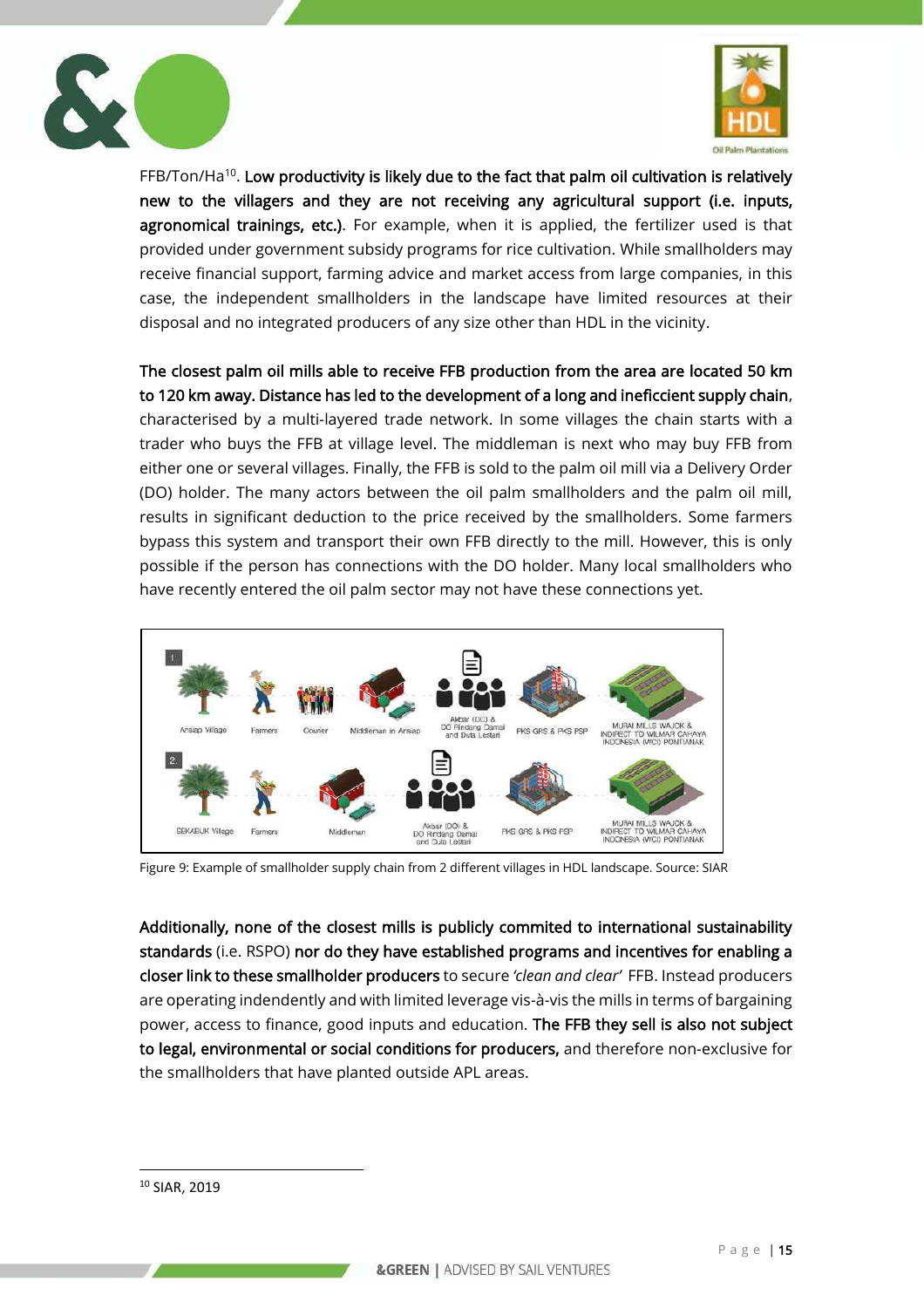





Figure 10: Map of roads and CPO mills, West Kalimantan. Source: Daemeter Consulting

The quality of the road infrastructure and networks is overall sub-standard; 100 km distances typically require up to 5 hours or more of driving. This results in transportation costs and logistics for both smallholders and palm oil concessions in the landscape.

The government has been promoting the establishment of cooperatives and more recently the formation of village enterprises (Badan Usaha Milik Desa, BUM-Des), in an attempt to support independent communities.<sup>11</sup> In practice, the village enterprises promoted by BUM-Des have had limited impact, mainly due to a lack of continuous support to strengthen the organisation and managerial capacity of the officials. While such institutional structure could provide the right models for supporting smallholder farmers, their capacity in practice is very limited.

Low yields, high supply chain and transport costs all reduce smallholders' incomes and opportunities for local development. Low income in turn can be a significant driver for the expansion into forests and peatlands as a way to increase total cultivation area to supplement incomes. Farmers who do not have the capital or knowledge to invest in the improvement of their existing plantation are more likely to encroach into forested areas. If not carefully managed this could lead to a continuation of plam oil expansion in protected or unprotects areas, albeit without necessarily leading to significant economic benefits for smallholder communities.

<sup>&</sup>lt;sup>11</sup> The BUM-Des is an official government programme, aiming to generate a sustainable source of income for the village government; it can receive some initial capital from the village development budget (Alokasi Dana Desa).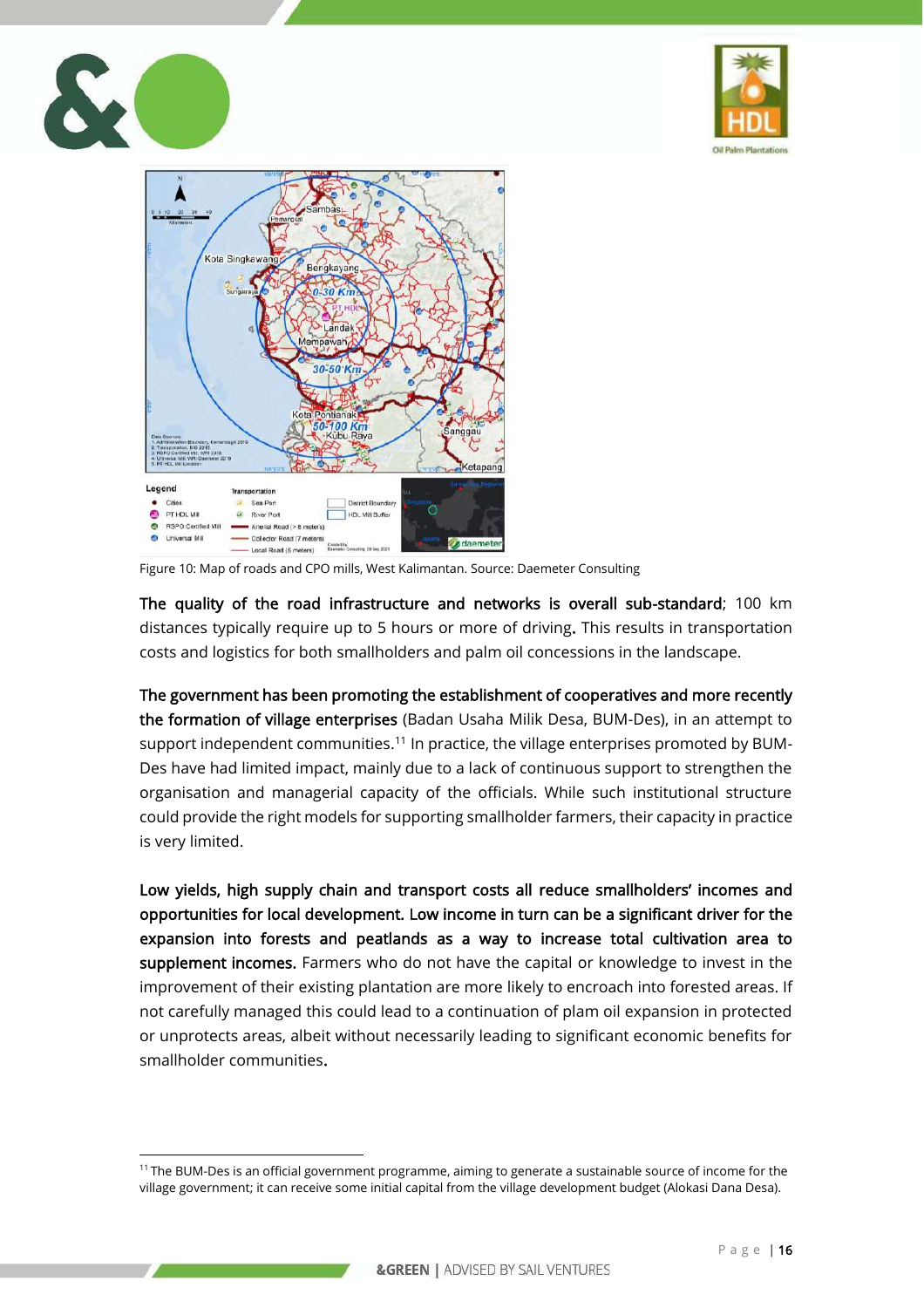

# <span id="page-16-0"></span>3.2. Business as usual in the palm oil sector

The situation in HDL's landscape relatively accurately reflects the situation at a broader sector level and the underlying risks linked to the environmental and social sustainability of the sector.

From a global industry perspective, the Roundtable on Sustainable Palm Oil (RSPO) plays an important role in establishing internationally accepted guidance on sustainability, through its certification scheme. Yet, the palm oil supply chain currently functions as parallel NDPE (RSPO) and non-NDPE (non-RSPO) segments as less than 20% of CPO produced is RSPO certified. Among smallholder farmers—who are responsible for about 45% of the total planted palm oil area in Indonesia—only about 33,000 ha has been certified under RSPO.<sup>12</sup> This is less than 1% of the estimated 6 million ha of oil palm managed by smallholders. With the standards established for industrial operators, smallholders are hopelessly under-resourced to attempt to comply with either ISPO or RSPO standards for certification.

Smallholders operate with limited leverage in terms bargaining power for pricing, access to finance, good inputs, education, etc. in exchange of market access.<sup>13</sup> Non-compliance with national regulation is also relatively widespread, mainly because of the complexity involved in navigating the legal systems and also because of the insufficient resources and capacity of decentralised government to enforce the law.

Smaller yields reduce smallholders' incomes and are also a major driver of expansion into forests and peatlands to expand their total cultivation area or to supplement their incomes with other, sometimes illegal activities. Today, thousands of smallholders are managing old palm oil plantations, where productivity is declining. Most farmers who do not have the capital to finance replanting will likely encroach into forested areas to supplement the lost income from declining yields.

On the other hand, poor rural infrastructure (roads, river ports and sea ports) allows the farmer-agent-supplier-buyer model to persist, often with multiple layers of participants in each stage. This structural issue and the poor regulation of mill licensing requirements lowers the barriers to entry for pure-play processors, which can co-locate near smallholder farms. Limited access to working capital, variable milling margins and poor-quality supply, often results in these mills accepting non-NDPE compliant FFB, which incentivizes smallholders to encroach and deforest in illegal areas. The threat of 'side-selling' (farmers taking their FFB to a competing mill while accepting extension services), and the ubiquity of non-NDPE mills increases the risk for financiers, corporate buyers and mill owners willing

<sup>12</sup> RSPO; WWF; October 2019, chain reaction research, future smallholder deforestation: Possible palm oil risk. <sup>13</sup> October 2019, chain reaction research, future smallholder deforestation: Possible palm oil risk.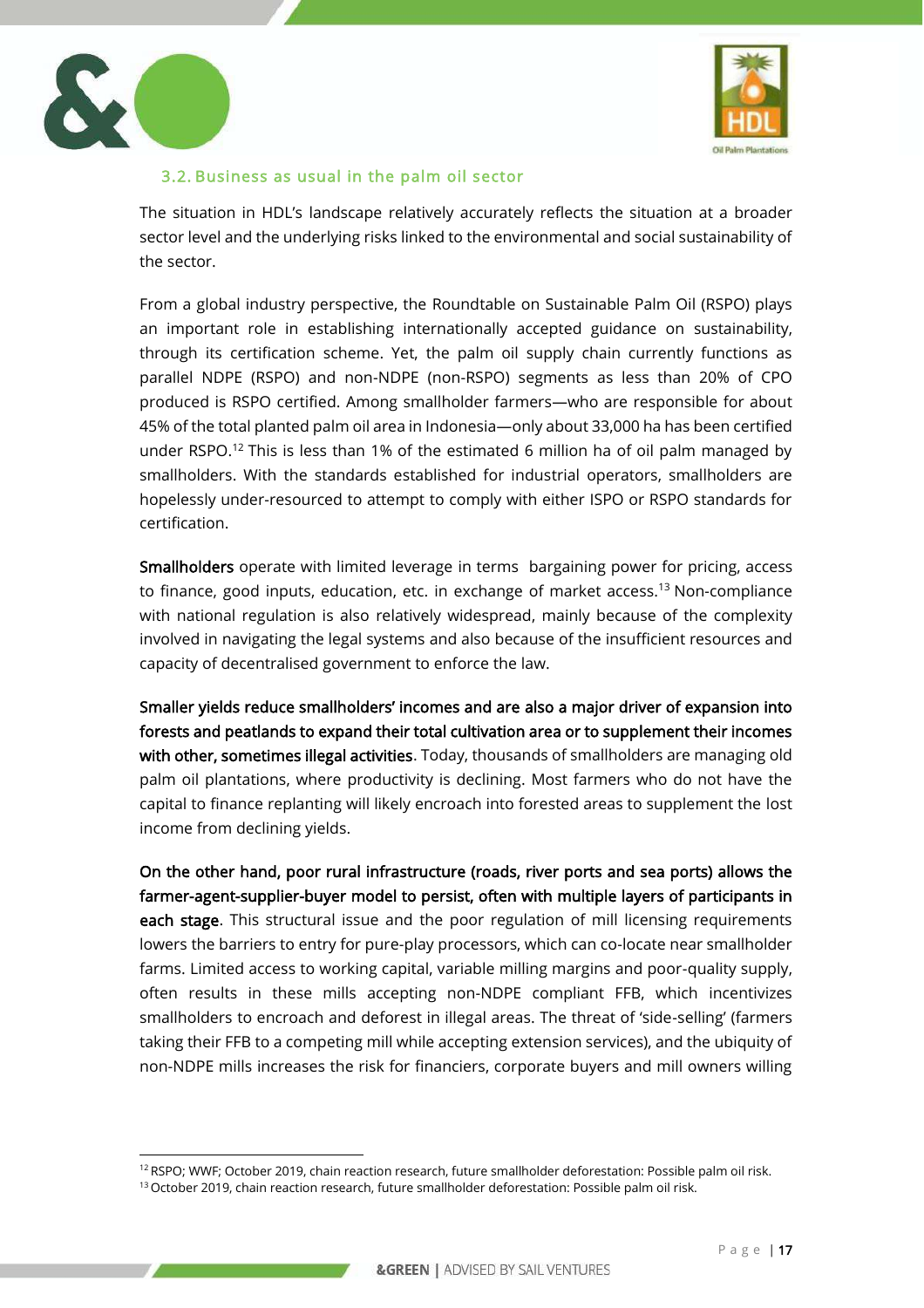



to adopt NDPE compliant sourcing policies, to strictly implement them and support farmers simultaneously.

# <span id="page-17-0"></span>4. HDL's SUSTAINABILITY STRATEGY

## <span id="page-17-1"></span>4.1. &Green Vision for the sector and PT HDL's commitments

&Green's vision is to demonstrate – through its loans – that collaboration among supply chain and landscape participants can drive rural economic development, create jobs and safeguard resources and biodiversity. Moreover, palm oil, as the largest export commodity for Indonesia, can shift the narrative for destructive land-use by adopting transparent models of supply chain sourcing at scale, using patient capital paired with committed buyerowners and small-scale producers who are empowered by downstream players committed to purchasing only NDPE-compliant oil.

To support this vision, the objective of the HDL loan is to transform the sourcing of FFB from smallholder farmers in Indonesia: from a model characterized by opaqueness, poor productivity and lower incomes for smallholders to one that is inclusive, drives higher productivity, improves transparency and ultimately supports better livelihoods. Starting from a discrete region with limited competition, but ample production, HDL can secure and source above 60% of its future CPO mill capacity from smallholders, making this transaction a model for replicating finance for independent mills across Indonesia.

HDL's ability to successfully implement the model and demonstrate its commercial viability, is dependent on the company's ability to effectively design and implement a strategy for establishing its independent NDPE-compliant mill, while supporting local development through promoting sustainable and deforestation-free production. The focus of &Green's transaction is on the company's effort to develop a blueprint for establishing its CPO mill and supply chain. HDL's sourcing strategy is detailed in section 4.2.

In addition, the delivery on such a blueprint is also supported by the improvements that HDL will make with respect to its internal environmental and social management systems following international sustainability standards, such as the IFC PS and RSPO. These improvements are detailed in section 4.3.

## <span id="page-17-2"></span>4.2. Establishing an inclusive, NDPE-compliant mill

4.2.1. HDL's NDPE policy: a commitment to inclusive and deforestation free sourcing. Through its Landscape Protection Plan and partnership with &Green, HDL commits to adopting and implementing an NDPE policy that aims for 100% compliance at the start of the Mill operation (i.e by 2023). The key principles of HDL's policy align with &Green's NDPE requirements and with international guidance on NDPE, such as RSPO and the AFi.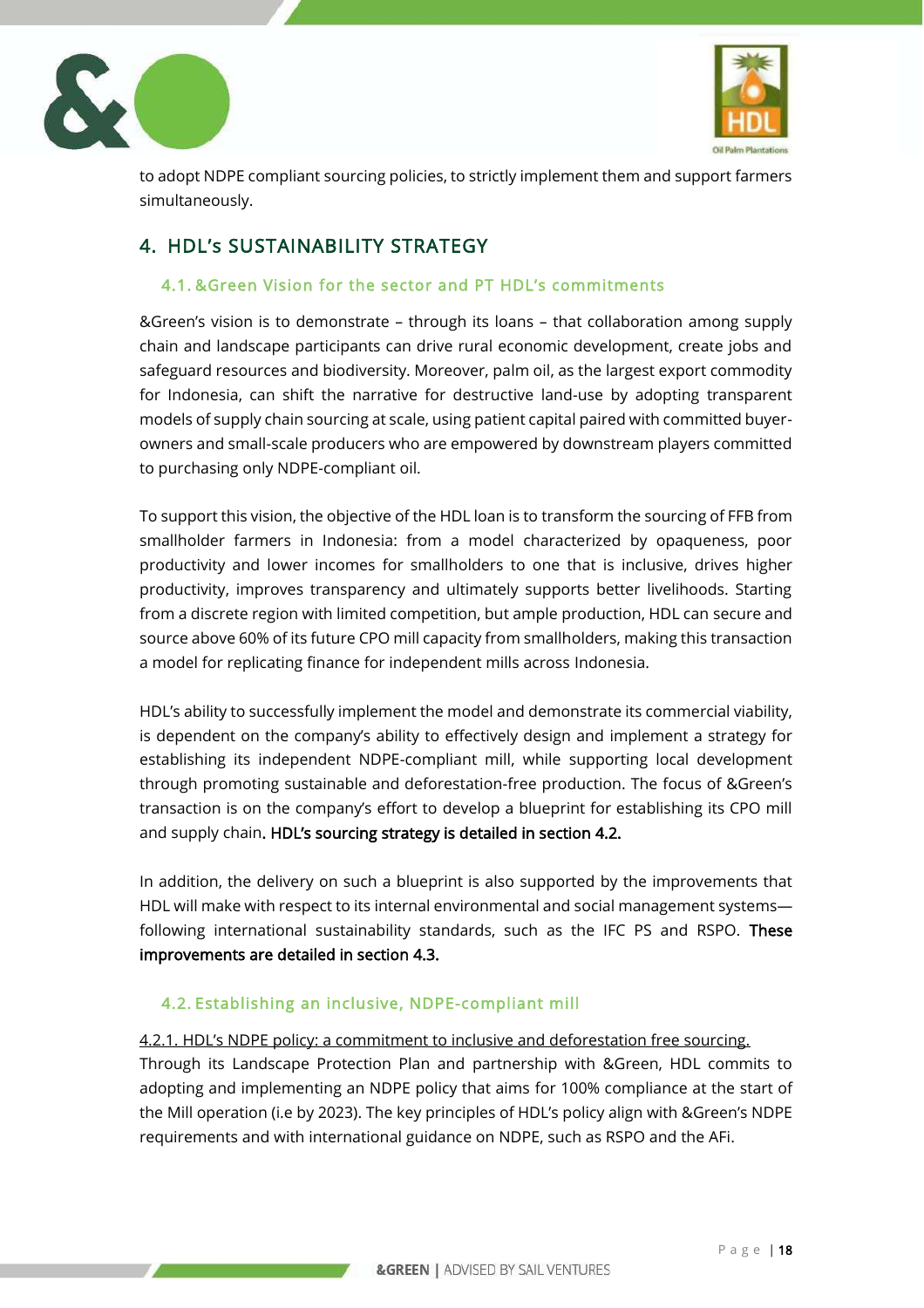



HDL's commitment to implement an NDPE applies to its plantation as well as to all FFB suppliers. HDL will ensure, through screening and monitoring procedures, the following:

- Compliance with the legal requirements that apply to palm oil plantations and hold a valid permit as required by the Indonesian government;
- Commitment to no clearance in HCS forest, HCV area, and peatland within their palm oil plantation;
- Ensuring no burning for the development of palm oil plantation;
- Promoting fair treatment, non-discrimination, and equal opportunity of workers through all employment process; and
- Respect for the local community and Indigenous Peoples' rights.

A 2021 cut-off date will be applied at a minimum to HDL's suppliers with respect to their compliance with the requirements on deforestation, peat exploitation and no burning. An 2005 cut-off date is applied to its own plantations (following the RSPO standard requirements).

To achieve its NDPE commitments, HDL commits to build a supply chain that is 100% traceable and 100% compliant to the NDPE, at the start of the mill's operations. Traceability specific to palm oil is defined as traceable production to the level of the third-party supplier's plantation or smallholder's plantation. Supporting commitments to achieve this goal are identified as:

- Conducting suppliers' identification and risk assessments through a sustainable sourcing strategy to identify the risk of non-compliant suppliers and smallholders against the legal, environmental and social commitments of HDL.
- Engaging with suppliers to promote the NDPE policy commitments and build the capacity as needed and possible to ensure compliance, especially of the more vulnerable and high-risk suppliers. In line with its commitment to social and economic inclusion, HDL will use its best efforts to support compliance of smallholder farmers supplying its mill.
- Develop and implement the supplier due diligence mechanism (including compliance criteria) to monitor and verify compliance of its supply base against the NDPE policy and perform risk mitigation measures. Should the supplier group or individual be found to be non-compliant, HDL will engage actively with these suppliers to explore mitigation measures for compliance.
- *If there are suppliers who are unwilling to transform, continuously fail to meet the compliance criteria*, or carry out major non-compliances, HDL will suspend or stop doing business with them. Upon exclusion they may become suppliers again, only after they agree to enter into one-off negotiations and a change management program.

To support the development of its sustainable sourcing strategy, HDL has worked alongside supply chain, environmental and social experts (SIAR, Daemeter Consulting), International and local NGO's (IDH, the sustainable trade initiative and FORTBASI, respectively). HDL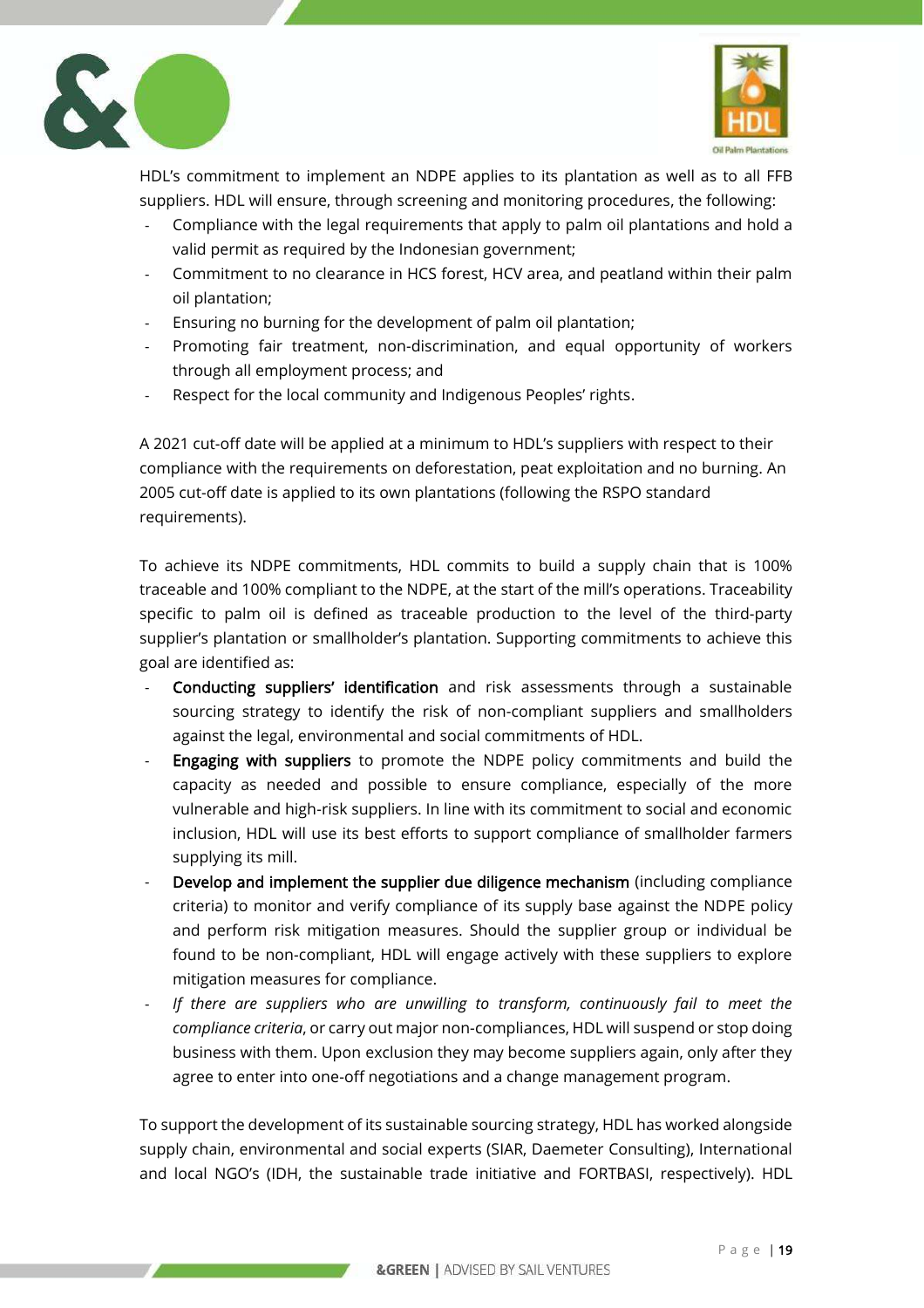



commissioned three studies to support the development of its sourcing strategy: an initial supply base mapping (SIAR), a more detailed sourcing assessment (Daemeter), and an ESIA for the future Mill (Daemeter). Through this process, HDL consulted with local and district government, local communities and future suppliers.

HDL's strategy relies on a two-step approach linked to (a) profiling risks of suppliers at a village level, and (b) developing an engagement strategy based on the village level risks. HDL's strategy allows it to trace its suppliers and prioritize support programs where the risks are the highest to ensure the farmers have an opportunity to be included in the supply chain over time.

#### 4.2.2. Assessment of supply potential and risks at a village level

Given the deforestation trends and risks present in the landscape, as well as HDL's NDPE policy, assessing the villages in the landscape based on the relevant indicators has been key for HDL to develop an appropriate strategy that can prioritize and engage smallholder suppliers based on their expected supply, compliance and strategic importance.



Figure 11: Village level boundaries and oil palm plantation. Source: Daemeter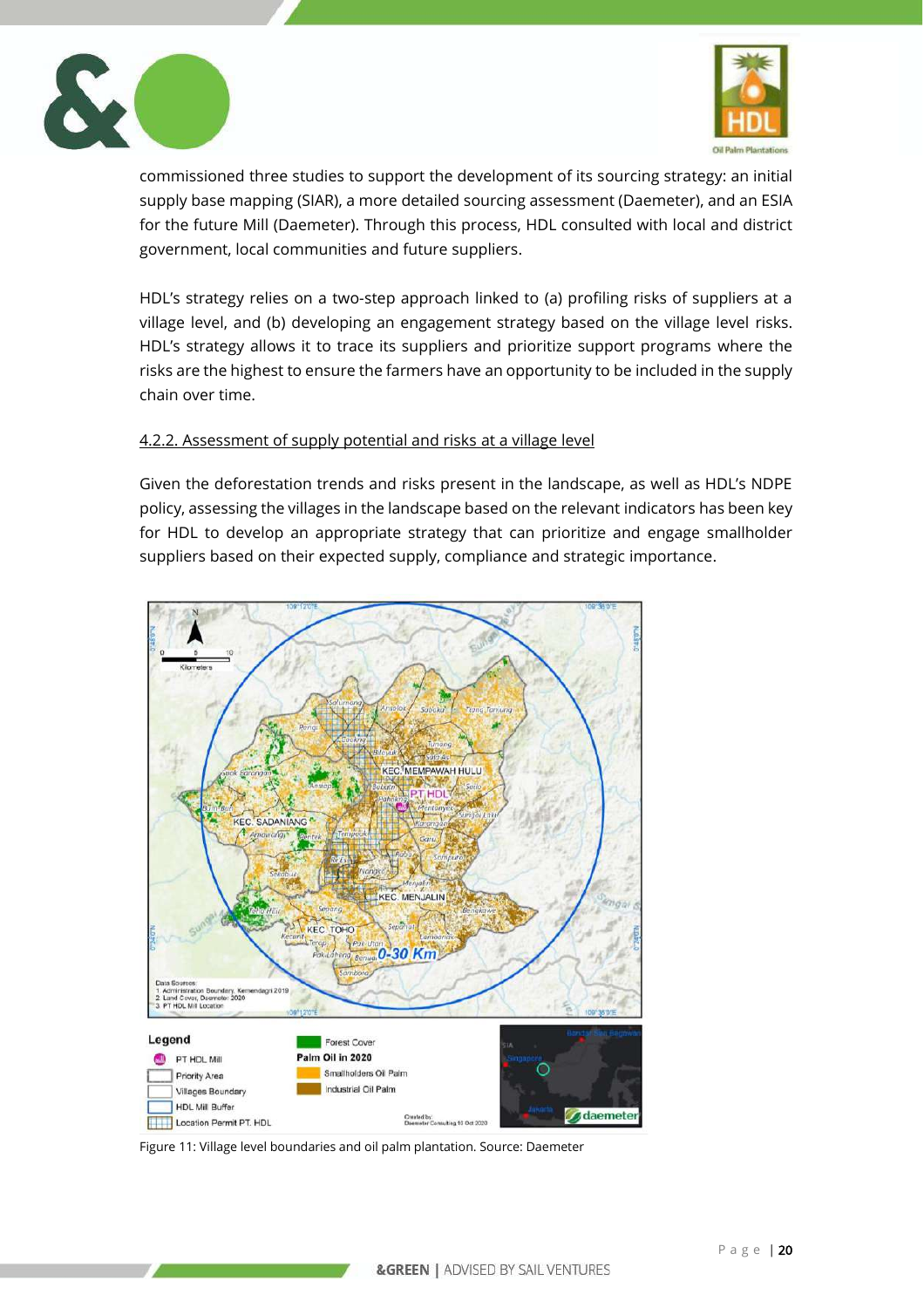

Village-level assessment has been based on three key criteria:

- Assessing villages base on their potential oil palm supply base: Table 3 below gives the indicative hectarage of smallholder oil palm in each village territory (defined as oil palm outside of known concession areas).
- Assessing villages against risks associated with their supply: Oil palm planted in the state forest zone is technically illegal. The spatial analysis indicates that there is 7,907ha of smallholder oil palm inside state forest. Additionally, presence of remaining forest in village territories can be both seen as a risk or an opportunity. Five villages in Mempawah district still have relatively large areas of remaining forest, from 700 ha to nearly 1,500 ha. Forested areas inside state forest, amounting to over 5,000 ha, should be protected from oil palm conversion.
- Assessing villages based on their strategic position: HDL can consider purchasing FFB from certain villages as a strategy to develop and maintain relations with strategic villages, (e.g. because a part of the HDL concession and many of its workers are in that village territory or the village is located along a vital transport corridor). In those cases, HDL still needs to be aware of the associated risk and develop a strategy to address and/or mitigate the identified risks.

Other risks such as human rights abuses has also been considered – but did not lead to significant red flags that would require special attention and a differentied approach to risk-mapangement.

Table 4 below summarizes supply potential and risk profile, with villages highlighted in Green categorized as low risk, orange for medium risk, and red for high risk<sup>14</sup>. Village-level profiling has enabled HDL to classify villages into 3 clusters:

- Cluster 1: High FFB potential, low risk (15 villages): Babatn, Bilayuk, Garu, Pahokng, Bengkawe, Lamoanak, Menjalin, Nangka, Parigi, Raba, Re'es, Sepahat, Salumang, Tempoak, and Sepang: This cluster features limited short-term risks.
- Cluster 2: High FFB potential, high risk, important due to closeness to PT HDL concession: Ansolok, Caokng, Sabaka, Sailo, Tiang Tanjung, Ansiap, Bum-bun, Pentek, Sekabuk, Suak Barangan, and Toho Hilir (11 villages): This cluster is the area where conservation opportunities are concentrated, and early stage engagement should be planned accordingly to avoid triggering palm oil expansion into remaining forest areas.
- Cluster 3: Low FFB potential: include villages: this cluster covers villages where no or little oil palm is currently cultivated.

 $14$  For example: The Ansolok village has a total of 1,008ha planted with smallholder oil palm. This consists of 345ha in the Other Use Zone (designated for agricultural development) . Of this 345ha in 2005 8ha was still forested while the remaining 337ha in 2005 already were no longer covered in forest. There is 664ha of smallholder palm that is planted in the State Forest Zone (where oil palm development is not allowed). This consists of 48ha that were still covered in forest in 2005, while 616ha had already been deforested by 2005. In 2020 there is still 95ha of forest remaining in the village area, of which 93ha is outside that area designated as State Forest Zone and 2ha is in the State Forest Area that is classified as Production Forest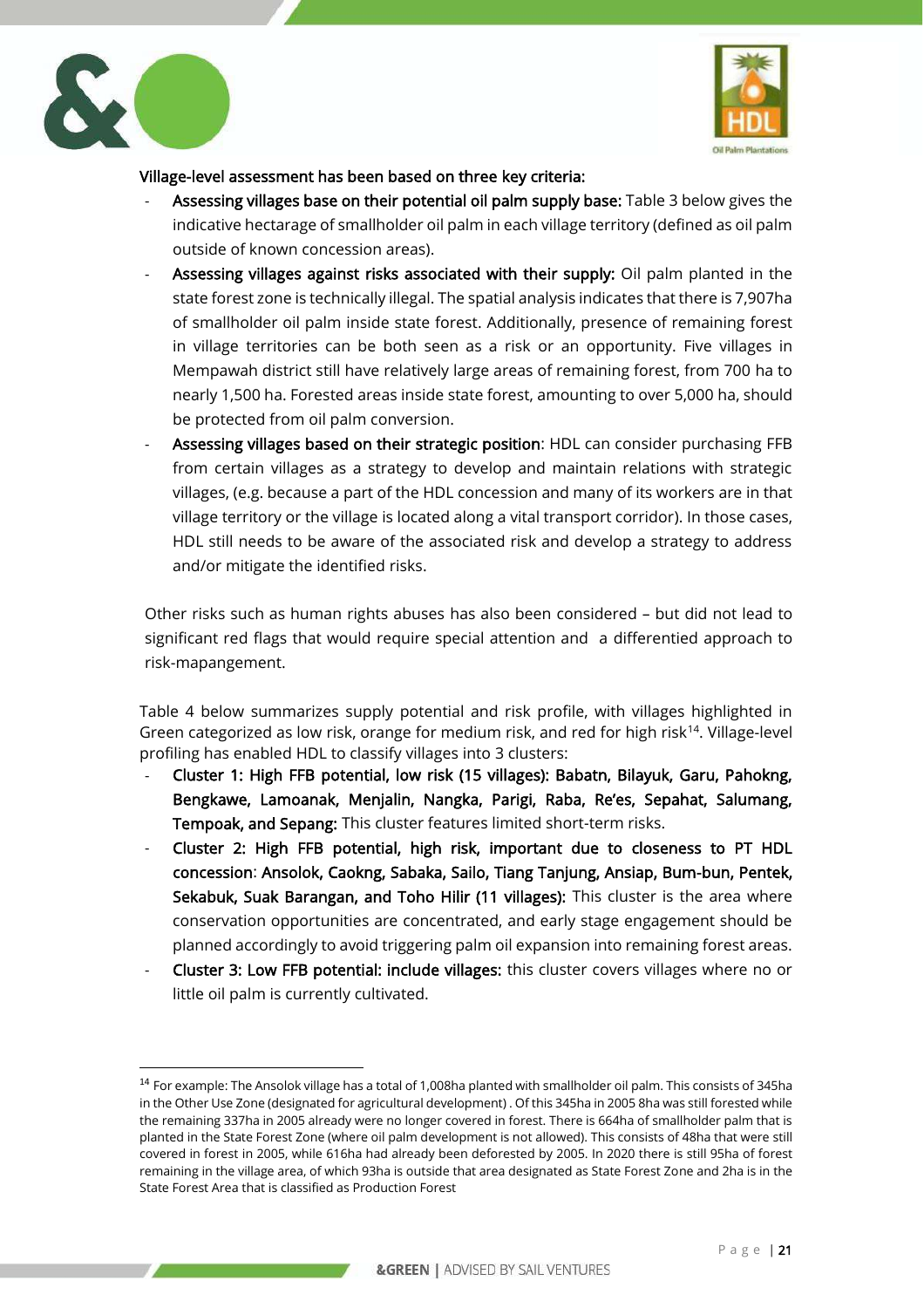



|                  |                                  |                                    | <b>Total</b>            | Smallholder in APL designated<br>areas |            | <b>SH OP Inside State Forest</b>      |                   | <b>State forest zone</b>  |                           | <b>Outside state</b>   | <b>Total remaining</b>   |
|------------------|----------------------------------|------------------------------------|-------------------------|----------------------------------------|------------|---------------------------------------|-------------------|---------------------------|---------------------------|------------------------|--------------------------|
| Sub-district     |                                  | <b>Clusters Villages</b>           | Smallholder<br>Oil Palm | loss<br>Forest<br>(Baseline, 2005)     | Non-Forest | Forest<br>loss<br>(Baseline,<br>2005) | <b>Non-Forest</b> | Protection<br>forest (ha) | Production<br>forest (ha) | forest (ha)            | forest (ha)              |
|                  | $\overline{a}$                   | Ansolok                            | 1,008                   | 8                                      | 337        | 48                                    | 616               | 93                        |                           | $\overline{a}$         | 95                       |
|                  | $\mathbf{1}$                     | <b>Babatn</b>                      | 1,306                   | 27                                     | 1,279      |                                       |                   |                           |                           | 148                    | 148                      |
|                  |                                  | <b>Bilayuk</b>                     | 887                     | 1                                      | 870        | 2                                     | 14                | 1                         |                           | 48                     | 49                       |
|                  | ,                                | Caokng                             | 1,099                   | 228                                    | 798        | 30                                    | 43                | 62                        |                           | 75                     | 137                      |
|                  |                                  | Garu                               | 443                     | 15                                     | 428        |                                       |                   |                           |                           |                        |                          |
|                  | 3                                | Karangan                           | 245                     | 2                                      | 243        |                                       |                   |                           |                           |                        |                          |
|                  | R                                | Mentonyek                          | 226                     |                                        | 226        |                                       |                   |                           |                           |                        |                          |
|                  |                                  | Pahokng                            | 680                     | 8                                      | 672        |                                       |                   |                           |                           | 19                     | 19                       |
| Mempawah<br>Hulu | $\mathbf{1}$                     | Parigi                             | 1,902                   | 453                                    | 1,431      | 9                                     | 9                 |                           | 52                        | 147                    | 198                      |
|                  |                                  | iabaka                             | 1,195                   | l4.                                    | 300        | 127                                   | 764               | 182                       |                           |                        | 182                      |
|                  | ,                                | Sailo                              | 1,100                   | 8                                      | 567        | 7                                     | 518               | 12                        | 15                        | 12                     | 39                       |
|                  | 3                                | Sala'as                            | 483                     | 22                                     | 432        |                                       | 29                | $\overline{\phantom{a}}$  |                           | 4                      | 4                        |
|                  |                                  | Salumang                           | 739                     | 24                                     | 714        |                                       |                   |                           |                           | 30                     | 30                       |
|                  | 3                                | Sampuro                            | 605                     | 10                                     | 596        |                                       |                   |                           |                           |                        |                          |
|                  | 3                                | Sungai Laki                        | 638                     | lз                                     | 427        | 3                                     | 205               |                           | 4                         |                        | $\overline{4}$           |
|                  | 2                                | Tiang Tanjung 3,067                |                         | ls.                                    | 1.344      | 215                                   | 1,502             | 260                       |                           |                        | 260                      |
|                  | 3                                | Tunang                             | 892                     | 7                                      | 765        | 18                                    | 102               | 56                        |                           | 0                      | 56                       |
|                  | $\mathbf{1}$                     | <b>Bengkawe</b>                    | 788                     | 34                                     | 754        |                                       |                   |                           |                           | 14                     | 14                       |
|                  | 1                                | Lamoanak                           | 568                     | 63                                     | 504        |                                       |                   |                           |                           |                        |                          |
|                  |                                  | Menjalin                           | 219                     | 6                                      | 213        |                                       |                   |                           |                           | $\overline{z}$         | $\overline{z}$           |
|                  | $\mathbf{1}$                     | Nangka                             | 1,917                   | 66                                     | 1,852      |                                       |                   |                           |                           | 288                    | 288                      |
| Menjalin         |                                  | Raba                               | 1,133                   | 37                                     | 1,096      |                                       |                   |                           |                           | 176                    | 176                      |
|                  |                                  | Re'es                              | 385                     | 34                                     | 351        |                                       |                   |                           |                           | 80                     | 80                       |
|                  | 1                                |                                    | 2,023                   | 249                                    | 1,774      |                                       |                   |                           |                           | 78                     | 78                       |
|                  |                                  | Sepahat                            | 1,274                   | 101                                    | 1,173      |                                       |                   |                           |                           | 189                    | 189                      |
|                  | 3                                | <b>Tempoak</b>                     | 753                     | 31                                     | 362        | 89                                    | 271               | 47                        | 56                        | 6                      | 109                      |
|                  | $\overline{a}$                   | Amawang                            |                         | 687                                    |            |                                       |                   | 444                       |                           |                        |                          |
| Sadaniang        |                                  | <b>Ansiap</b>                      | 2,351                   |                                        | 676        | 698                                   | 290               |                           | 292                       | 587                    | 1324                     |
|                  | $\overline{a}$<br>$\overline{a}$ | <b>Bum-Bun</b>                     | 1,033                   | 160<br>58                              | 377        | 106<br>200                            | 390               | 9.<br>13                  | 462<br>710                | 259<br>12 <sup>2</sup> | 730<br>735               |
|                  | $\overline{\mathbf{c}}$          | Pentek                             | 1,054                   | 249                                    | 466<br>659 | 171                                   | 331<br>378        |                           | 147                       | 39                     | 186                      |
|                  | 2                                | Sekabuk<br>Suak<br><b>Barangan</b> | 1,457<br>1,279          | 263                                    | 425        | 275                                   | 316               | 134                       | 550                       | 129                    | 813                      |
|                  | 3                                | Benuang                            | 372                     | 20                                     | 352        |                                       |                   |                           |                           |                        |                          |
|                  | 3                                | Kecurit                            | 212                     | 31                                     | 180        |                                       |                   |                           |                           | $\mathbf{1}$           | 1                        |
|                  | R                                | Pak Laheng                         | 406                     | 11                                     | 395        |                                       |                   |                           |                           | 14                     | 14                       |
|                  | 3                                | Pak Utan                           | 768                     | 45                                     | 722        |                                       |                   |                           |                           | 0                      | 0                        |
| Toho             | ą                                | Sambora                            | 659                     | 30                                     | 629        |                                       |                   |                           |                           |                        |                          |
|                  |                                  | Sepang                             | 1,571                   | 137                                    | 1,433      |                                       |                   |                           |                           | 32                     | 32                       |
|                  | 3                                | Terap                              | 474                     | 15                                     | 458        |                                       |                   |                           |                           | $\overline{2}$         | $\overline{\mathcal{L}}$ |
|                  | $\overline{a}$                   | Toho Hilir                         | 518                     | 177                                    | 309        | 63                                    | 68                |                           | 1,482                     | 11                     | 1.493                    |
| Total Area (Ha)  |                                  |                                    | 37,726                  | 3,229                                  | 26,591     | 2,064                                 | 5,843             | 1,313                     | 3,770                     | 2,406                  | 7,489                    |
| Total Area (%)   |                                  |                                    | 100                     | 8.6                                    | 70.5       | 5.5                                   | 15.5              |                           |                           |                        |                          |
|                  |                                  |                                    |                         |                                        |            |                                       |                   |                           |                           |                        |                          |

Table 4: supply potential and risk profile of villages in the landscape. Source: Daemeter

## 4.2.3. Risk calibrated approach for engaging with suppliers as to manage risks and promote inclusivity.

The three clusters identified become the foundation for designing HDL's sourcing strategy. HDL plans to engage differently with each cluster and to prioritise sourcing based on risk and expected compliance level.

The engaging of HDL with cluster 1 will focus on institutional and technical capacity building, development of clear zonation plans as a basis of supply agreements, and effective traceability systems to ensure there is no "leakage" allowing non-compliant FFB into HDL's supply chain. A phased approach can be taken to support the engagement:

1. Carry out a rapid inventory of existing oil palm, including some of the challenges / problems that smallholders face. This step assists in further verification of any previously unknown issue that many need to be addressed to align with NDPE commitment and will help HDL develop its supplier data-base.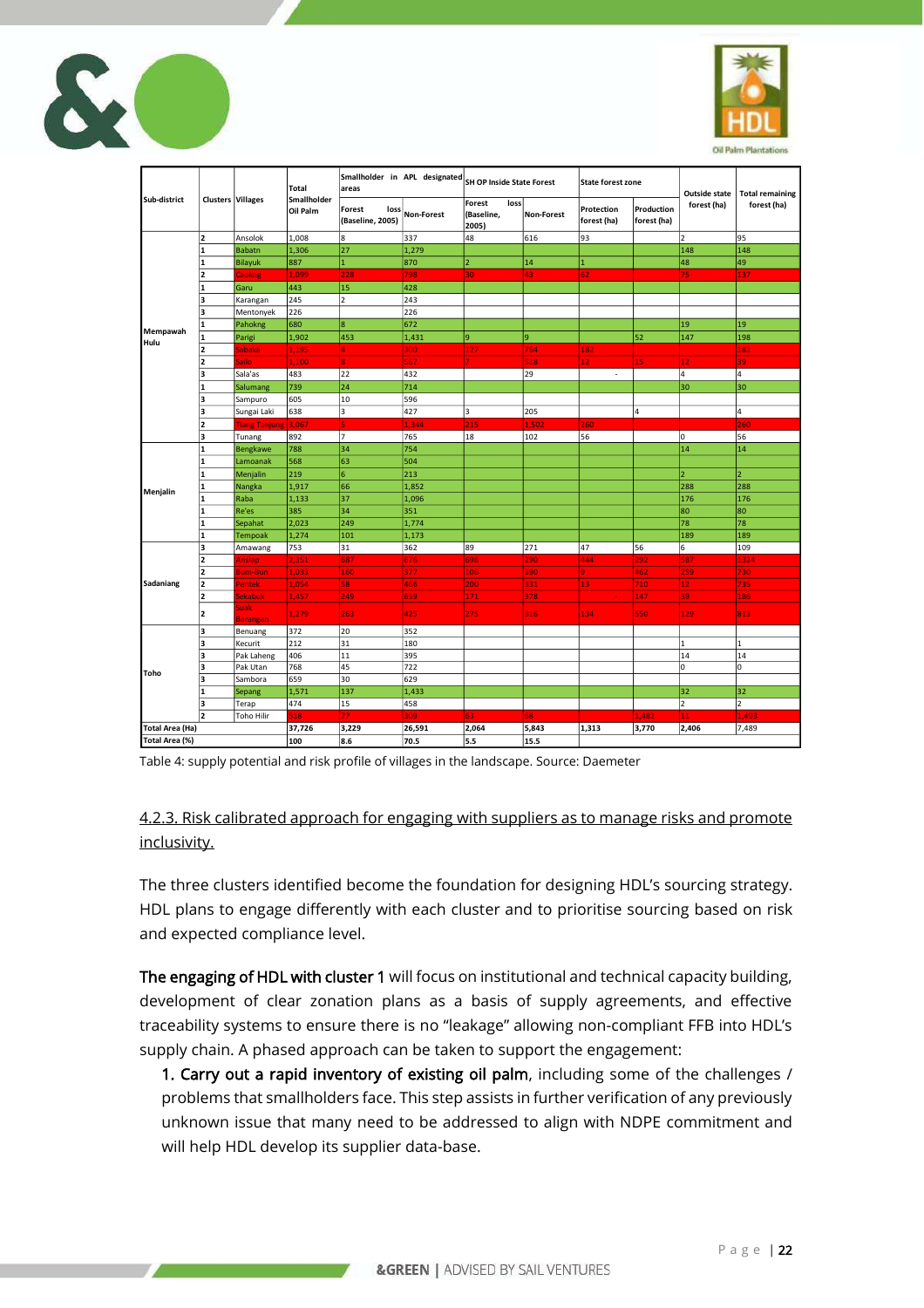



2. Engage in participatory planning of village zonation to outline production and protection areas, to be endorsed by a village decree and formalised in an MoU $^{\rm 15}$ .

3. Provide institutional capacity building: Particular attention will be given to organisational development and support of collective structures (cooperatives, Farmers groups, or BUMDES) to ensure adequate management capacity is in place.

4. Initiate (technical) capacity building training program for interested smallholders: training can focus on technical questions and problems that smallholders face and on palm oil sustainability (i.e. crop diversity and resilience), NDPE, and if desired, on certification. One training cycle typically takes 3 – 6 months.

*\*5. Depending on the number of smallholders and interest in training,* provide a second cycle of similar training. If low numbers, training should be oriented towards farmer organisation and institutional strengthening.

Engaging with cluster 2 entails engaging and collaborating with villages immediately, because they are adjacent to HDL and present the biggest risks and opportunities to a landscape approach. However, the issues that must be addressed in order to start procurement will likely be time-consuming and certainly need collaboration with the district government. To support this process, the stepped engagement process required defines:

1. Early engagement activities will at a minimum cover socialisation of HDL's plans. The engagement will also focus on the opportunity to source FFB from the 8,005 ha in the APL areas, as they do not present legality issues. Conditions linked to purchasing will be made clear upfront, with a specific emphasis on the need to delinate forested areas, land rights and forest management models and commit to support forest protection.

2. Require village zonation plans for village onboarding to ensure clarity over palm oil sourcing areas and conservation areas, as a basis for traceability and onboarding.

3. Conduct survey and mapping of each plantation, to know the exact acreage which assists in estimating the likely yield.

4. At the same time, discussions on palm oil legality will be required, and ideally intermediated by the local plantation agency. Two main policy instruments are available: Agrarian Reform Objects (TORA) and social forestry.<sup>16</sup> HDL's also plans to couple land regularisation efforts with its technical capacity building training program to interested smallholders.

<sup>&</sup>lt;sup>15</sup> Developing village zonation plans, endorsed by village decrees have become a legal requirement under 'PERDA Tentang Tata ruang Wilayah Kab Landak' regulation, since 2015. HDL can play a role in align with and support local government programs related to spatial planning, specifically by supporting data collection, farmer mapping and registration processes.

<sup>&</sup>lt;sup>16</sup> Areas in forest estates that were already deforested before conversion into oil plan, and probably traditionally used in farming rotation systems (ladang), could become candidates for TORA. TORA would excise those areas from state forest, and the FFB produced in those areas would therefore become "legal" and could also become RSPO compliant. For areas that were deforested for conversion into oil palm, social foresty can provide a way out. A social forestry plan, under which the current production cycle is acknowledged and integrated into a transition plan towards forest commodities production would "legalise" palm oil production; however, the FFB produced would not comply with RSPO requirements.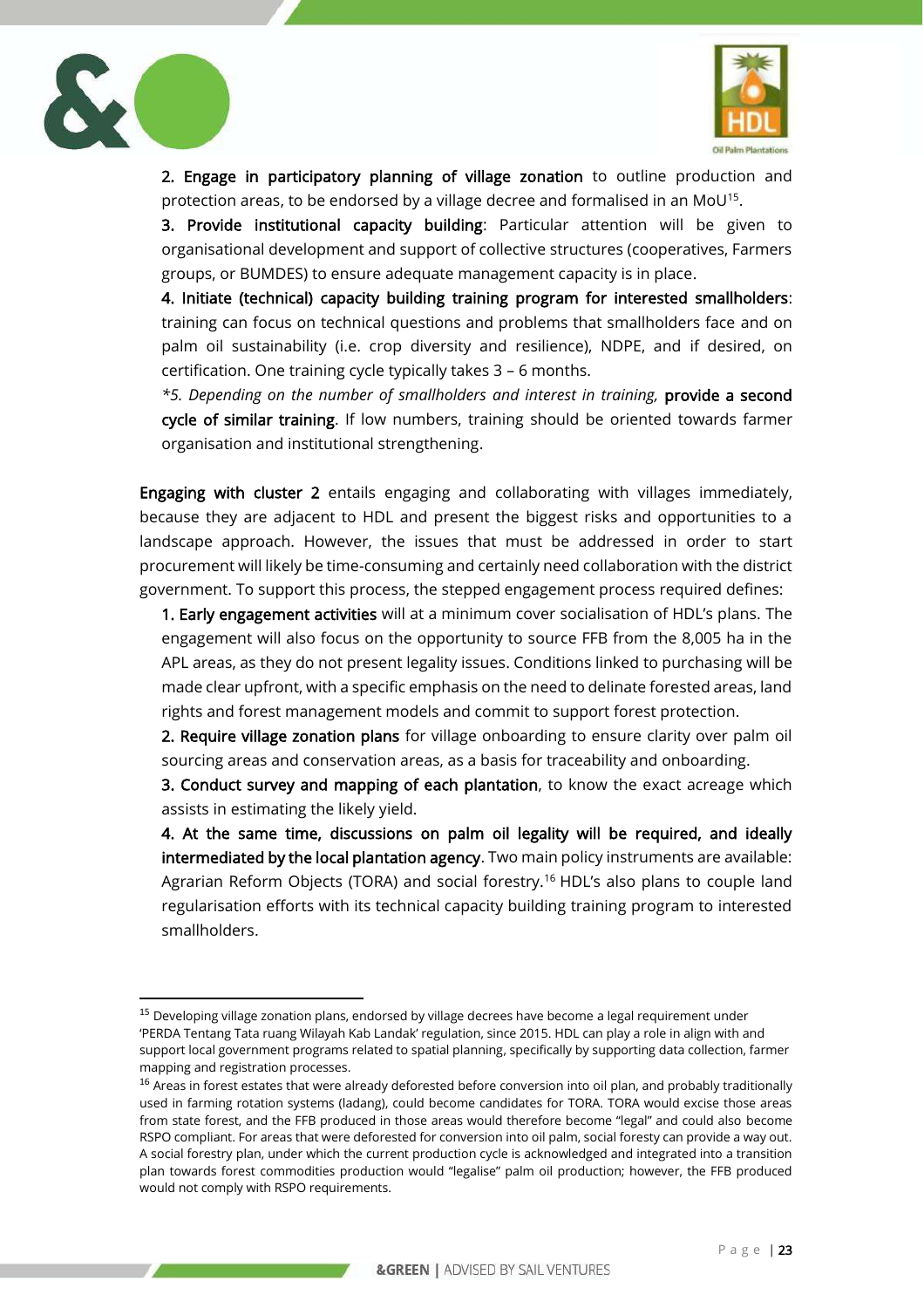



5. Regular monitoring or land-cover dynamics in cluster to rapidly identify indications of forest loss. Indications of forest loss should be rapidly reported to local government agencies and mediated with local communities.

Once the approach for cluster 2 is nearing completion, smallholders can be engaged in similar fashion like for cluster 1.

Villages in cluster 3 may not be FFB suppliers but should also be integrated into HDL's landscape plan. A similar approach, including socialisation on spatial zonation and HDL's policy and regular monitoring of land-use change should be developed in the short-term. In parallel, it is critically important to leverage support from local stakeholders (government, CSOs) to support livelihood programs in those areas.

1. The first step would be to conduct socialisation that HDL will start operating a CPO mill in the area, and to outline the compliance criteria and sustainability commitments of HDL, and its practical implications for smallholder oil palm producers.

2. The second step would be to continue engagement with the community and support them in developing a Participatory Land Use Plan. HDL could support the local Forest Management Unit for example, by providing accurate baseline maps and facilitating outreach with NGOs operating in the area.

HDL's mill will be operational by mid-2023. The mill's commercial viability is contingent on its ability to process FFB at its start and to therefore to be able source from suppliers that are compliant with its NDPE policies. As a result, the timeline for sourcing FFB prioritise high supply potential and low-risk villages (cluser 1) in the shorter term, whilst the company supports farmers in high-risks villages – who will be able to sell to HDL only once they are compliant.

HDL will prioritise villages in cluster 1 in terms of FFB purchasing, but its commitment to support inclusivity means it will start engaging and socialising its NDPE strategy at the same time for all clusters before the mill starts operating. Second, HDL intends to develop the zonation plans for villages in both clusters 1-2 before the start of the mill's operation. Smallholder survey and mapping will be completed in cluster 1 villages before mill starts operating, and then gradually carried out to cluser 2 villages until end 2023. Lastly, depending on capacity, HDL will aim to start supporting compliance of farmers as soon as possible, through its capacity building programs.

#### 4.2.4 Partnerships:

Implementing this strategy will require significant support from relevant institutions to address capacity and legality related issues. As a small-scale player like HDL, alignment with public, private and expert institutionsis essential to help the company engagement with smallholders which would otherwise not be feasible with the capacity and scope of its own operations. The LPP calls for partnerships with farmer and civil society organizations, private sector, and joint actions with the local government. Below are some of the key relevant stakeholders for HDL to implement its LPP and reach its ambitions.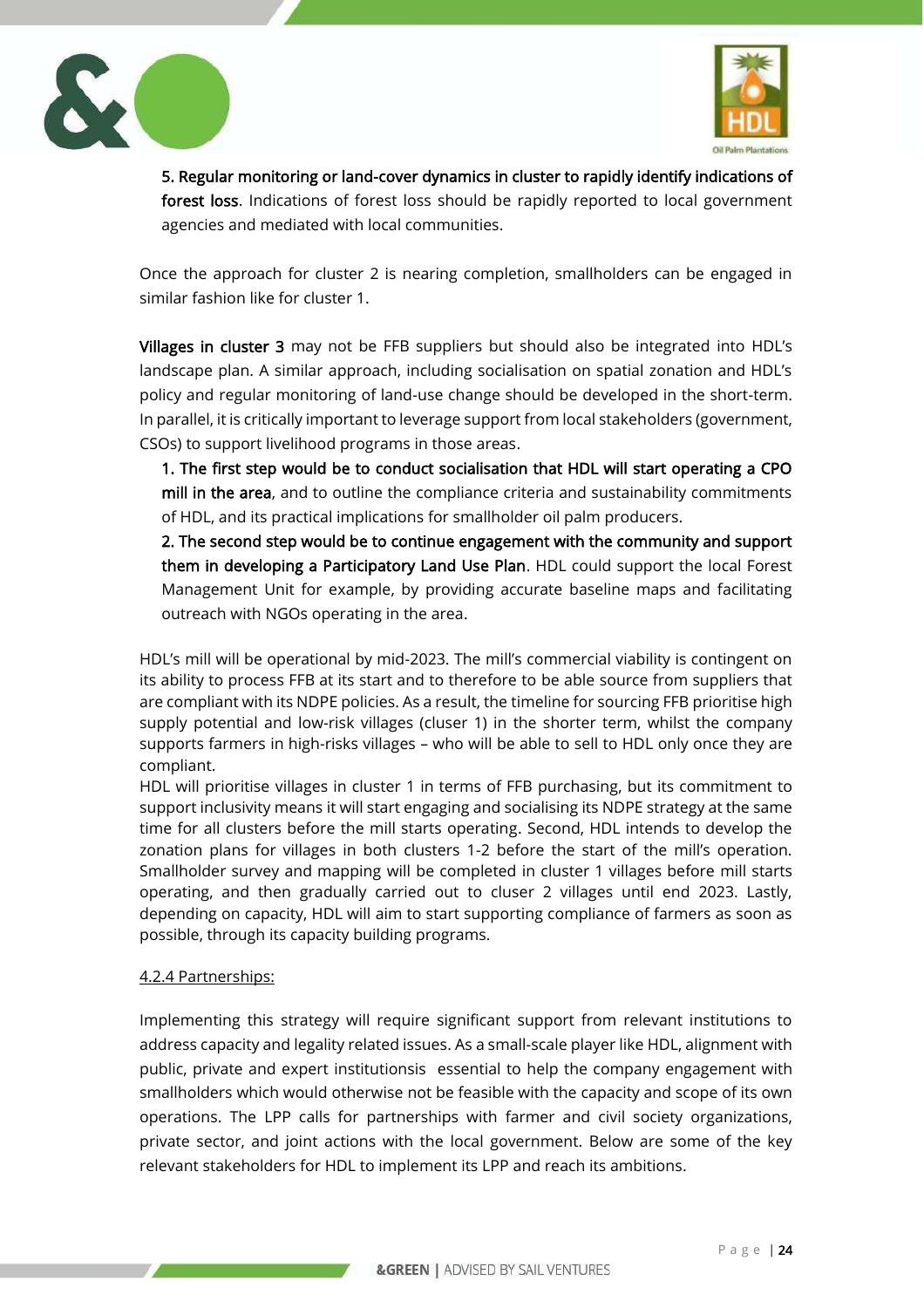



| Partnerships                 | Objectives and scope of engagement                                  |
|------------------------------|---------------------------------------------------------------------|
| Cooperatives                 |                                                                     |
| Tuah Binua Menjalin          | These are the two cooperatives which are already working with       |
| cooperative                  | HDL under the smallholder profit-sharing / plasma scheme.           |
| And Binua Mitra Sejahtera    | Collective organising is important to ensure scale, effective       |
| cooperative                  | logistics, bargaining power, and the ability to effectively provide |
|                              | support to members. Certification schemes also all require that     |
|                              | smallholders operate within a group or cooperative, which can       |
|                              | assist its members with administration, liaising with the           |
|                              | organisation providing support and the certification bodies. HDL    |
|                              | should explore investing in improving the institutional             |
|                              | capacityof the cooperatives and collaborate with them               |
|                              | regarding smallholder engagement.                                   |
| Other cooperatives           | The Landak district government acknowledged that there is a         |
|                              | large number of cooperatives, but many are not active and have      |
|                              | been closed. HDL should further explore which cooperatives are      |
|                              | still active and could present opportunities for collaboration.     |
| <b>Governmental Agencies</b> |                                                                     |
| District Estate crop agency  | The mandate of this technical agency is to obtain information       |
|                              | and monitor progress of estate crop development in the district,    |
|                              | both by companies and smallholders. This agency is responsible      |
|                              | for providing support to smallholders. At a minimum, HDL will       |
|                              | aim to receive information on the procedure for smallholders to     |
|                              | register and district government support programmes for oil         |
|                              | palm smallholders. This information will indicate if there are      |
|                              | opportunities to obtain (technical) support for smallholders,       |
|                              | depending on what if any smallholder programmes the district        |
|                              | government has.                                                     |
| District Planning agency     | BAPPEDA coordinates the district level planning process, which      |
|                              | used to include the spatial planning. Since 2008 this               |
|                              | responsibility has been delegated to the Public Works and           |
|                              | Spatial Planning agency. At a minimum, HDL will aim to receive      |
|                              | information on which agency is leading the Agrarian Reform          |
|                              | process, which agency is responsible for disseminating              |
|                              | information on district spatial plan, and if there are actual       |
|                              | activities for dissemination and monitoring of spatial planning     |
|                              | implementation. If there is a positive response, HDL can discuss    |
|                              | opportunities to engage the technical agency in sub-district or     |
|                              | village level activities to disseminate information about the       |
|                              | current spatial plan, and on identification of areas potential for  |
|                              | agrarian reform.                                                    |
| Agency for Cooperatives and  | This agency is responsible for supporting cooperatives and          |
| Micro-entreprises            | micro enterprises, starting from dissemination of information &     |
|                              | training, to official registration and supervision. At a minimum,   |
|                              | HDL will seek support of the agency towards cooperatives, and       |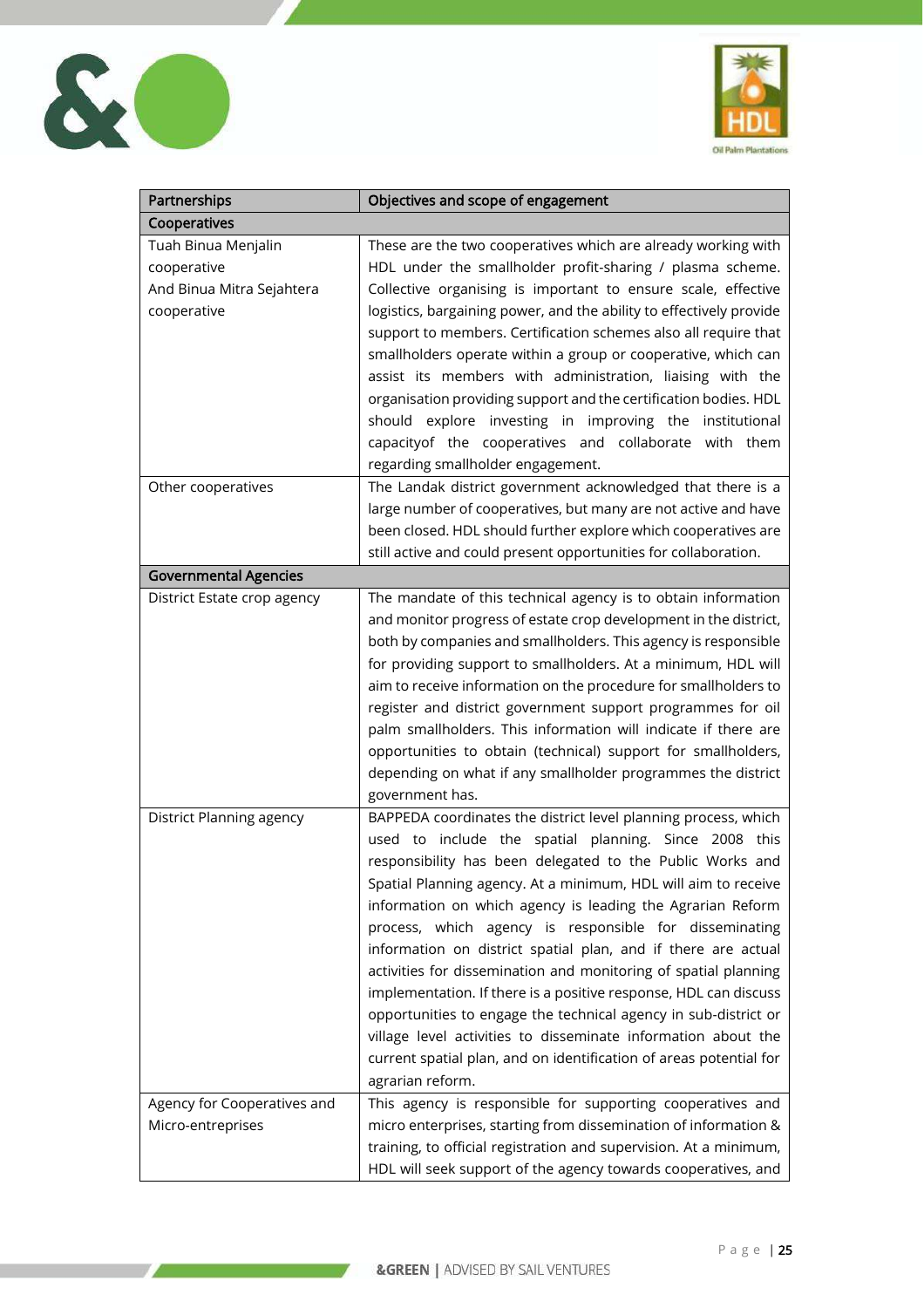



|                                 | get information on programmes that the agency has to support                                                                   |
|---------------------------------|--------------------------------------------------------------------------------------------------------------------------------|
|                                 | cooperatives. If the agency has plans for practical support for                                                                |
|                                 | cooperatives, HDL can discuss possibility for it to provide                                                                    |
|                                 | technical support or supervision to the two HDL cooperatives.                                                                  |
| <b>Provincial Forest Agency</b> | This agency is responsible for all forestry related issues in the                                                              |
|                                 | province, including supervision of the Forest<br>whole                                                                         |
|                                 | Management Units (KPH). HDL will, at a minimum, seek to                                                                        |
|                                 | coordinate information on status and program of relevant                                                                       |
|                                 | Forest Management Unit in the landscape and get introduced to                                                                  |
|                                 | the head of FMU and to BPHK (below). HDL will also aim to                                                                      |
|                                 | discuss the technicalities of the Agrarian Reform process,                                                                     |
|                                 | eligibility criteria and progress to date, and opportunities for                                                               |
|                                 | social forestry that may be relevant to the communities in the                                                                 |
|                                 | landscape                                                                                                                      |
| Forest Management Unit          | Explore synergies for social forestry development and conflict                                                                 |
|                                 | resolution. HDL will plan to discuss the FMU's workplan and                                                                    |
|                                 | explore opportunities to support community involvement in                                                                      |
|                                 | forest management and plans for forest rehabilitation,                                                                         |
|                                 | environmental services, agro-forestry based economic activities.                                                               |
| Non Governmental Organisations  |                                                                                                                                |
| IDH, the sustainable trade      | IDH has already played a very active role in supporting HDL in                                                                 |
| initiative (IDH)                | the development of its sourcing strategy, understanding the                                                                    |
|                                 | possibilities of land reform and navigating the landscape of                                                                   |
|                                 | public agencies. IDH's existing PPI Compact in Kubu Raya is                                                                    |
|                                 | located further south from HDL and already comprises larger                                                                    |
|                                 | forestry and palm oil sector companies. While there is currently                                                               |
|                                 | no immediate strategy for extending this PPI Compact to Landak                                                                 |
|                                 | to encompass the HDL production area and supply chain, such                                                                    |
|                                 | an opportunity would greatly support HDL in engaging with the                                                                  |
|                                 | government and aligning with other private sector partners.                                                                    |
| Yayasan Forum Petani Kelapa     | FORTASBI is a platform created by a number of Indonesian                                                                       |
| Sawit Berkelanjutan             | NGOs and Independent Smallholders (Group Managers) to                                                                          |
| Indonesia/Indonesia             | expand the scope of sustainable palm oil through the                                                                           |
| Sustainable Oil Palm            | best<br>institutional,<br>implementation<br>of<br>agricultural<br>and                                                          |
| Smallholder Forum (FORTASBI)    | environmental practices in smallholder groups in Indonesia.                                                                    |
|                                 | FORTASBI has already been supporting HDL with the                                                                              |
|                                 |                                                                                                                                |
|                                 | identification of SH-challenges and designing the on-boarding                                                                  |
|                                 | strategy. HDL has extended its partnership with FORTASBI until                                                                 |
|                                 | 2023, to get guidance and support on smallholder engagement<br>and training for both smallholder, cooperatives and HDL's team. |

#### <span id="page-25-0"></span>4.3. Alignment with international sustainability standards

Although prospects for a new CPO mill generate positive expectations regarding the economic resilience of HDL and the local community, they add considerable complexity and E&S risks. While the focus of &Green's transaction is on the company's effort to establish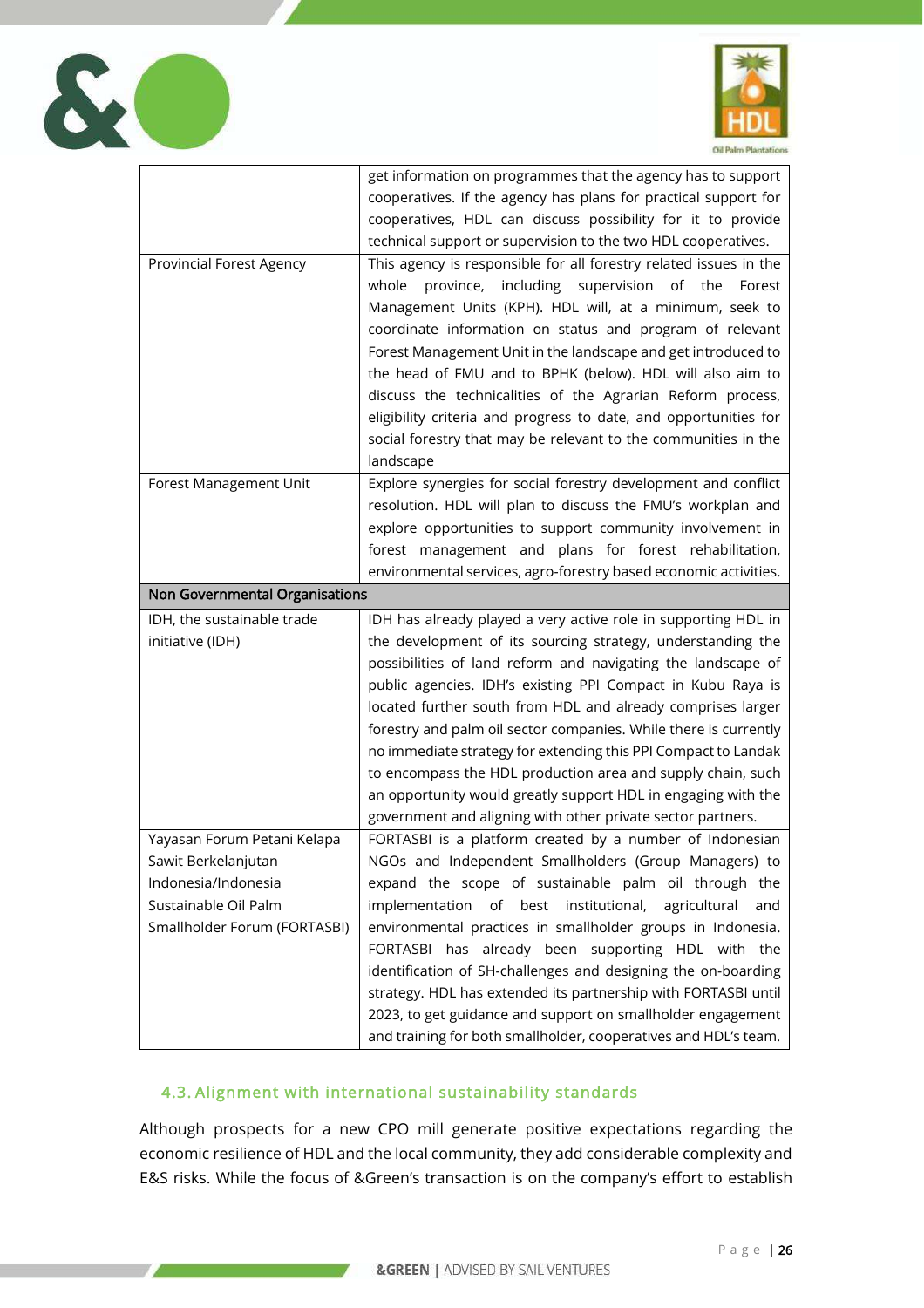



an NDPE-compliant and inclusive supply chain—delivering such blueprint and securing long term impacts can only be delivered if HDL's foundation in terms of environmental and social performance becomes robust.

#### 4.3.1 Commitment to IFC PS and RSPO compliance

In line with &Green's requirements, HDL commits to achieve compliance with the IFC PS within the first five years of the loan tenor. $^{17}$  In addition, the company is also committing to becoming RSPO certified by 2025. To deliver on its commitment, HDL aims for a gradual year on year increase of its IFC PS compliance levels, as per the milestones included in the ESAP.

Increasing compliance against all IFC PS's entails actions that range from the establishment of policies, to the development of specific tools and delivery of technical items. Special attention from HDL's strategy in the coming 1-2 years will be provided to the following key building blocks:

#### 4.3.2 Development of a comprehensive Environmental and Social Management System

As the foundation for the long-term management of the E&S risks and impact, HDL is required to design and formalise its Environmental and Social Management System (ESMS).

Based on the identification of risks and impacts uncovered by the various assessments, HDL's ESMS will review and develop the necessary sustainability policies, the related operating procedures and tools to address risks and impacts associated with plantation and the mill. Supporting management programs and targets will be defined against these. HDL's monitoring and review processes will be designed as well to support assessment of performance and alignment with monitoring requirements authorities and of &Green. Additionally, the ESMS will clarify the updated organisational capacity of HDL, and the respective roles and responsibilities for E&S management. HDL's existing plan regarding Emergency preparedness and response will also be incorporated, and possibly updated if required.

As an essential step for completing its ESMS, HDL will complete a comprehensive Stakeholder Engagement Strategy (SEP). This will be critical for the realisation of HDL's sourcing strategy and continuation of its social license to operate with communities. The SEP will:

- Describe the requirements for public consultation and disclosure.
- Identify and prioritize key stakeholder groups, focusing on Affected Communities.

<sup>&</sup>lt;sup>17</sup> Compliance with the IFC PS is assumed to be achieved based on an 90% compliance level for all applicable Performance Standards.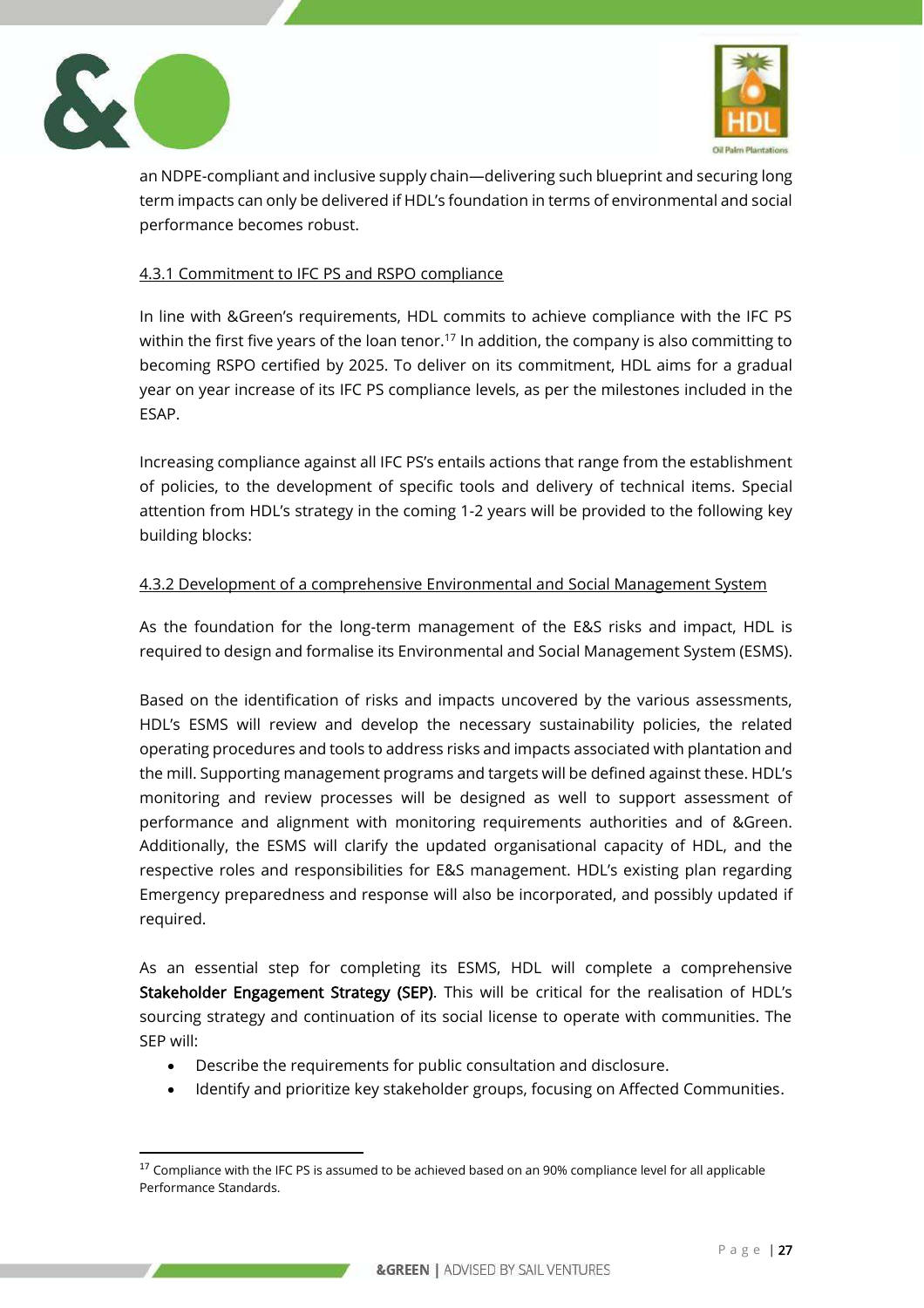



- Provide a strategy, schedule, and timeline for sharing information and consulting with each identified stakeholder or group.
- Describe resources and responsibilities for implementing stakeholder engagement activities.
- Describe how stakeholder engagement activities will be incorporated into HDL's management system.

Furthermore, HDL will create a grievance mechanism that will comprehensively describe the process for dealing with public grievances. Ongoing public consultation activities and dialogue will continue throughout the loan period.

HDL's current sustainability team will require guidance and training on the IFC PS in order to be able to successful design and adopt a new ESMS. As part of &Green's requirements, HDL will be required to get external support by an IFC PS consultant.

#### 4.3.3 Protecting its HCV and its biodiversity and achieving Net Gains.

HDL is in the process of completing its HCV-HCS assessment that will confirm the key HCV areas available for conservation purposes within its concession. Preliminary information indicates that there are 462 ha of forest within HDL's concession which the company commits to conserve and protect. In addition, HDL commits to align with &Green's Biodiversity framework regarding Net Gain requirements, as they apply. Preliminary assessments based on the latest HCV-HCS study however indicate that Net Gain (or No Net Loss) requirements do not apply in HDL's case since it operates in predominantly Modified Habitat, constituting agriculture and mix rubber forestry land cover.

As a planning step for delivering on this commitments, HDL will develop a Biodiversity Action Plan (BAP) that will detail the implementation plan for conserving its HCV areas. The BAP will also include a detailed implementation plan for achieving forest conservation targets in the concession, and a monitoring plan for monitoring the amount and status of forests within the concessions over the loan period. The plan will also include the remediation of 440 ha of land that has been previously planted with palm oil, as well as the 32ha of protected forest area previously planted on. Lastly, as part of its RSPO commitments, HDL will develop and implement an RSPO-approved RaCP to compensate for its past deforestation liabilities.

To ensure the protection of RTE species found within the concession, HDL will also review and improve its existing policies and procedures, develop targeted signboards and campaigns to socialise its policies to its staff and external stakeholders.

As part of its HCV management strategy HDL commits to secure and manage the preservation of the identified forest areas found within and around its concession, which are estimated to cover 462 ha of forest.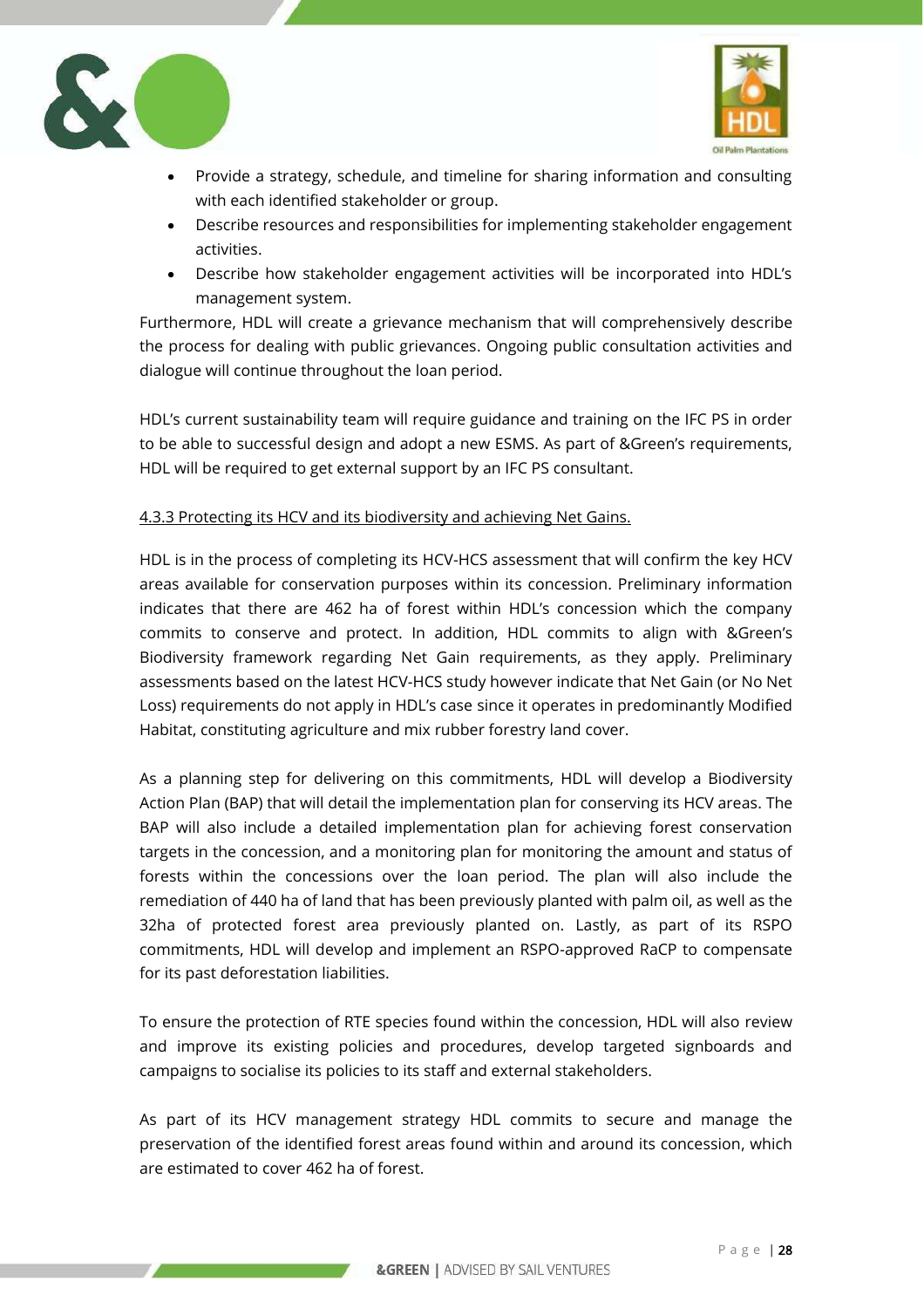



HDL has already delinated and recognized three customary forest areas within its concessions, which make up for 406 ha of the remaining forest in the concession (out of the 462 ha). These are located on three hills and are used by communities for rituals and for their water supply. Whilst the recognizion of the areas as customary forests by local communities provides an good base for securing their protection, securing their long-term conservation should be futher strengthened through formal government recognition. Governmental recogniztion will mean the land is formally classified as Hutan Adat which grants an additional status for protection from commercial activities.

Legal procedures to classify land as customary forest area (i.e. Hutan Adat) require HDL to follow specific legal processes, including the engagement and approval from various public agencies and government officials, such as district and provincial government officials, administrative agencies specialised in forestry management and spatial planning.

Hutan Adat land status entails that the legal rights of the land be held by the government whilst the responsibility for the management of the area and of the forest shall be shared between local communities and HDL. Building on the existing steps taken with the communities to (informally) recognize these areas, HDL must agree on roles and responsibilities between HDL and local communities collectively (documented in the form of collective agreements).

|                                                                                                                                                                                                                                          | <b>Roles and Responsibilities</b>                                                                                                                                          |                                                                                                                                                                                                                                                              |
|------------------------------------------------------------------------------------------------------------------------------------------------------------------------------------------------------------------------------------------|----------------------------------------------------------------------------------------------------------------------------------------------------------------------------|--------------------------------------------------------------------------------------------------------------------------------------------------------------------------------------------------------------------------------------------------------------|
| Government                                                                                                                                                                                                                               | <b>Communities</b>                                                                                                                                                         | HDL                                                                                                                                                                                                                                                          |
| Monitoring and Evaluation<br>Program Development Support ex : plant<br>enrichment, support for seed procurement,<br>Rehabilitation program<br>Capacity Building for Agroforestry Scheme<br><b>Conflict Resolution</b><br>Law Enforcement | Conservation Action (Protection, Enrichment<br>etc)<br>Community patrol<br>Utilization of sustainable environmental<br>services through mutual agreement of the<br>parties | Collaborate with the community to protect<br>and Monitoring HCV area<br>Increase community capacity to build<br>business models that are in line with<br>regional functions such as payment for<br>environmental services, agroforestry,<br>ecotourism, etc. |

Figure 1212: draft proposal of roles and responsibilities for the protection of customary forest areas. Source: HDL

HDL has already initated its engagement with the communities and various public agencies, supported by an external consultant and IDH. As part of its recommendations, the Fund will support the extension of the partnership with IDH and with the consultant in order to finalise the legal and collective agreements with the government and the communities.

#### 4.3.4 Monitoring and Management of GHG emissions

The mill is anticipated to produce between 450 and 675 m3/day of Palm Oil Mill Effluent (POME)—an oily wastewater generated by palm oil processing mills, which pose significant environmental issues due to its large oxygen-depleting capacity in aquatic environments and to the GHG it generates. The operation of the HDL mill is expected to produce 74,113 tonnes of CO2 equivalent per year – largely due to methane emissions that are a by-product of POME generation.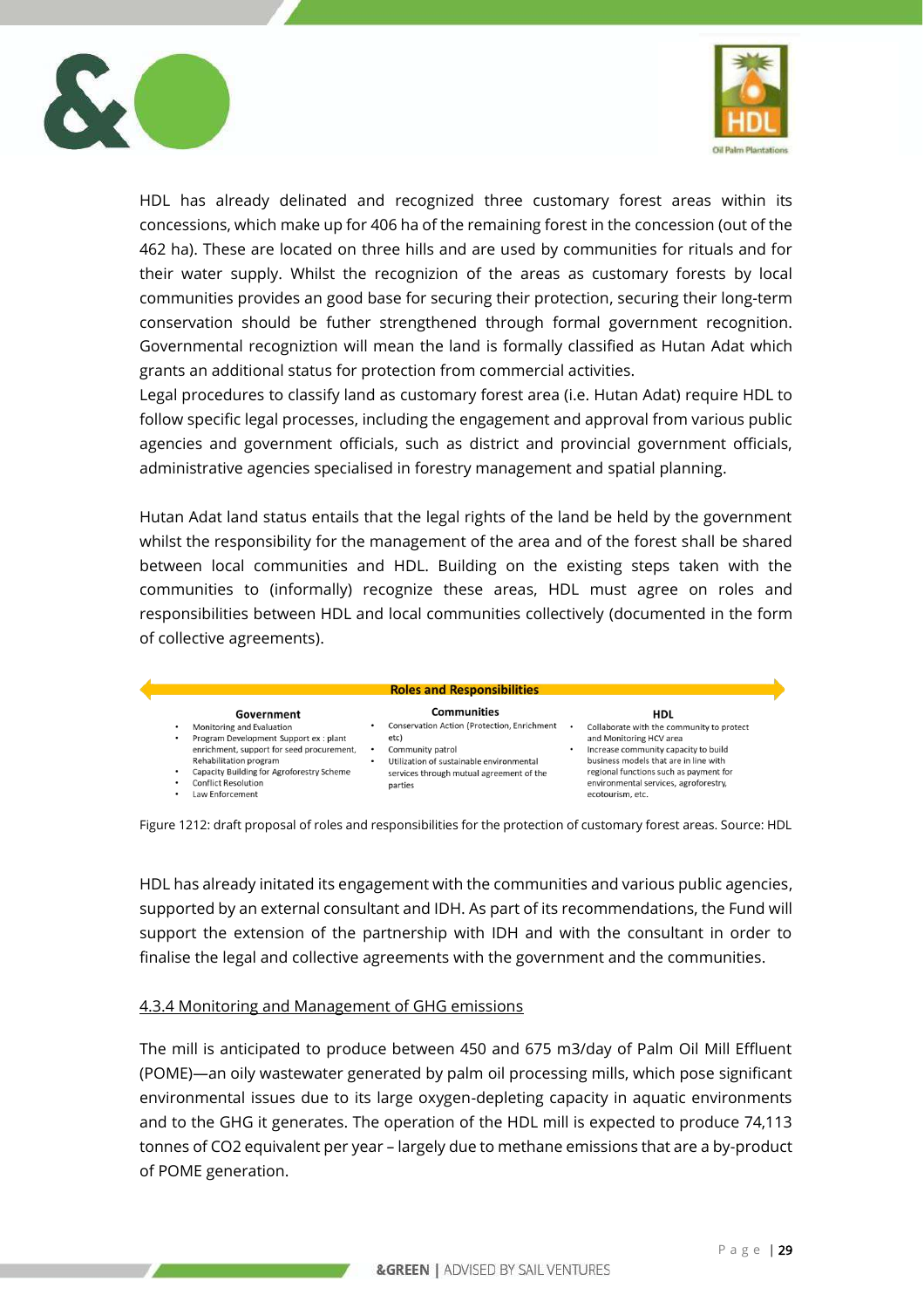



As part of its ESAP, HDL must develop a management and mitigation plan of POME discharge quality and release into the environment, as well as management and mitigation of POME-related GHG emissions. The mill design has factored in the need for waste-water treatment ponds. Future investment in methane capture may be possible to further lower emissions.

#### 4.3.5 Other E&S improvement programs

HDL will manage and mitigate these and other risks and impacts by strict adherence to national standards, and compliance with IFC PS 1 to 8. A priority requirement is completion of the ESAP priority requirements by qualified professionals, in order to manage risks and reduce potential impacts to acceptable levels, and to achieve full compliance with IFC Performance Standards.

# <span id="page-29-0"></span>5. KPIs and MRV

### <span id="page-29-1"></span>5.1. Quantification of impacts

&Green assesses its transaction with respect to the potential environmental and social impacts generated within the landscape boundaries defined in the landscape protection plan. Environmental and social impact, expressed as 'Environmental Return and Social Inclusion', can fall under four categories:

- 1) Forest Conserved: Area that meets national forest definitions of land use and crown cover.
- 2) Land sustainably intensified: productive land that demonstrates an increase in the total volume of agricultural production that results from a higher productivity of inputs.
- 3) Forest Restored: Area where crown cover is being increased to meet national forest definition.
- 4) Smallholders benefiting: Number of smallholder farmers (individuals) which benefit from the company's operations (directly or indirectly).

Contributions to the Environmental Returns and Social Inclusion can be realised from the areas of influence of the company towards land use change and towards the people. It is based on degree of control and level of assurance. As explained in the section 1.3 of the LPP, HDL's influence on land use (and forest protection) is reflected by the actions and degree of control that it will have on its suppliers.

The transaction's Environmental Returns are the sum of the results of HDL's actions (a) within its plantation boundaries and with respect to the areas under management and (b) with its suppliers, through its NDPE strategy.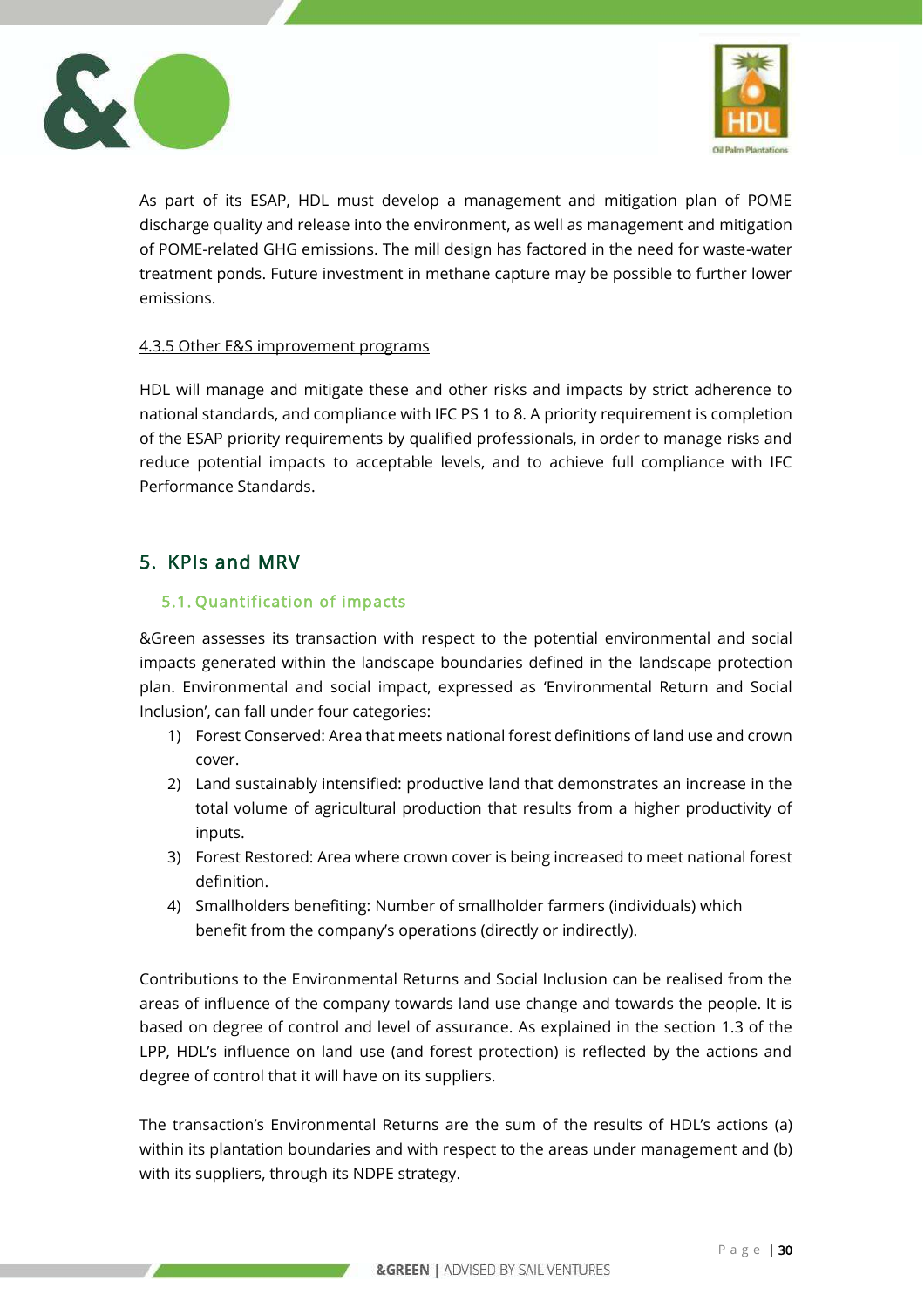



The quantifiable ERs, cumulatively from direct activities, from partnership interventions and from its NDPE sourcing strategy are summarised below:

| ER 1: Conserved | ER 2: Land sustainably | ER 3: Forest | SI: Smallholder farmers  |  |
|-----------------|------------------------|--------------|--------------------------|--|
| forest          | intensified            | restoration  | benefiting               |  |
| Up to 7,501 ha  | Up to 36,440 ha        | 472 ha       | Up to 8,156 Smallholders |  |

The contractually agreed ERs are generated by three key interventions: (1) the onconcession programs that HDL will directly implement on its concession, with respect to HCV-management; to fresh fruit bunches (FFB) production from its plantations; and to restoration, (2) on-concession management of customary forest areas which HDL will implement together with communities; and (3) the monitoring and control over its NDPEcompliant suppliers.

Details of each ER and Social Inclusion target and of these supporting activities are further described below:

## *Commitment to hectares of forest conserved (Environmental Return 1)*

HDL commits to generate up to 7,501 ha of forest conserved through three interventions:

- 1) HDL will protect and manage 56 ha of forest located within its concession, through direct program and interventions.
- 2) HDL will protect and manage 406 ha of forest located in customary forest areas, through community-based conservation program and the legal land recognition by the government.
- 3) HDL will extend an NDPE policy to its FFB supplier, which will support forest protection in the landscape up to 7,039 ha.

| <b>ER 1: Forest Conserved</b> |                          |                          |                                     |  |
|-------------------------------|--------------------------|--------------------------|-------------------------------------|--|
| Intervention                  | Direct<br>forest         | Community-based          | <b>NDPE</b><br>policy to its<br>FFB |  |
|                               | within its<br>protection | forest<br>conservation   | suppliers                           |  |
|                               | concession               | program                  |                                     |  |
| 0f<br>Target:<br>ha           | 56 Ha                    | 406 Ha                   | Up to 7,039 Ha                      |  |
| forest conserved              |                          |                          |                                     |  |
| Activities:                   | HDL will develop an      | HDL will consult with    | HDL will engage with all            |  |
|                               | <b>HCV-Biodiversity</b>  | communities, carry       | villages identified in its          |  |
|                               | management plan,         | out participatory        | sourcing strategy and               |  |
|                               | develop SOP and          | mapping of the           | socialise its policy and            |  |
|                               | socialised them          | customary areas to be    | create zonation plans for           |  |
|                               | amongst personnel        | protected, agree on      | demarcation of production           |  |
|                               | and communities,         | roles and                | and protection areas.               |  |
|                               | clearly demarcate        | responsbilites, finalise | Ultimately, HDL will only           |  |

#### ER 1 Target - summary table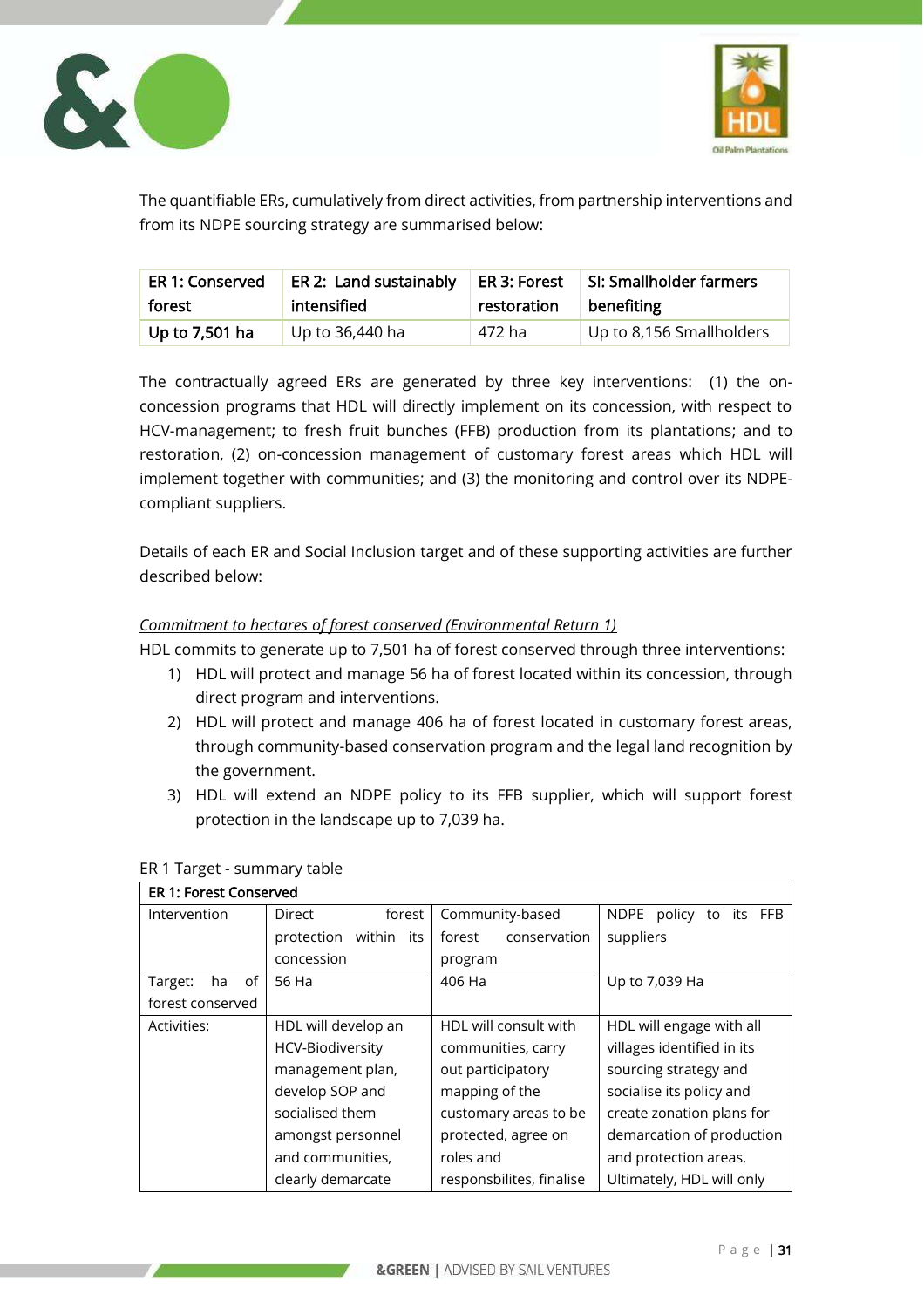



| Baseline (2021) | 56 Ha                  | collectively agreed<br>with communities<br>406 Ha | policy.<br>7,039 Ha     |
|-----------------|------------------------|---------------------------------------------------|-------------------------|
|                 | protection.            | implement the plan                                | compliant with its NDPE |
|                 | and monitor their      | status recognition and                            | Suppliers that are      |
|                 | forest protected area, | the process of land                               | purchase FFB from       |

*Commitment to hectares of sustainably intensified land (Environmental Return 2)*

HDL commits to generate 43,114 hectares of sustainably intensified land, through two interventions:

- 1) HDL will optimise fresh fruit bunches (FFB) production from its plantations
- 2) HDL will support smallholders in the landscape through the farmer support program described in the sustainable sourcing strategy.

| ER 2: Land sustainably intensified |                                      |                                               |  |
|------------------------------------|--------------------------------------|-----------------------------------------------|--|
| Intervention                       | Area of land sustainably intensified | NDPE policy to its FFB suppliers              |  |
| Target: ha of                      | 5,388 Ha                             | Up to 30,560 Ha                               |  |
| land intensified                   |                                      |                                               |  |
| Activities:                        | optimise fresh fruit bunches (FFB)   | Support smallholders in the landscape through |  |
|                                    | production from its plantations.     | trainings on good agricultural practices at a |  |
|                                    |                                      | minimum.                                      |  |
| Baseline (2021)                    | 5,388 ha                             | 0 <sub>ha</sub>                               |  |

#### ER 2 Target - summary table

#### *Commitment to restore hectares of forest (Environmental Return 3)*

HDL commits to restore 472 hectares of forest restored, through direct interventions on its plantation, to remediate for past environmental liabilities<sup>18</sup>.

#### ER 3 Target - summary table

| ER 3: Forest restored |                                              |  |
|-----------------------|----------------------------------------------|--|
| <b>Interventions</b>  | Natural forest regeneration                  |  |
| Target:               | 472 ha                                       |  |
| Activities            | Set aside, physical demarcation, monitoring. |  |
| Baseline (2021)       | 0 Ha                                         |  |

#### *Commitment to smallholder inclusion*

HDL commits to support the inclusion of up to 9,600 individuals—plasma and independent smallholders—through its existing plasma profit sharing scheme; through the

<sup>&</sup>lt;sup>18</sup> HDL's final compensation is subject of final submission of the HCV-HCS and LUCA submission and approval by the HCVN. It may therefore be subject of change. In turn, should there be a change, ER 3 will be adjusted subsequently.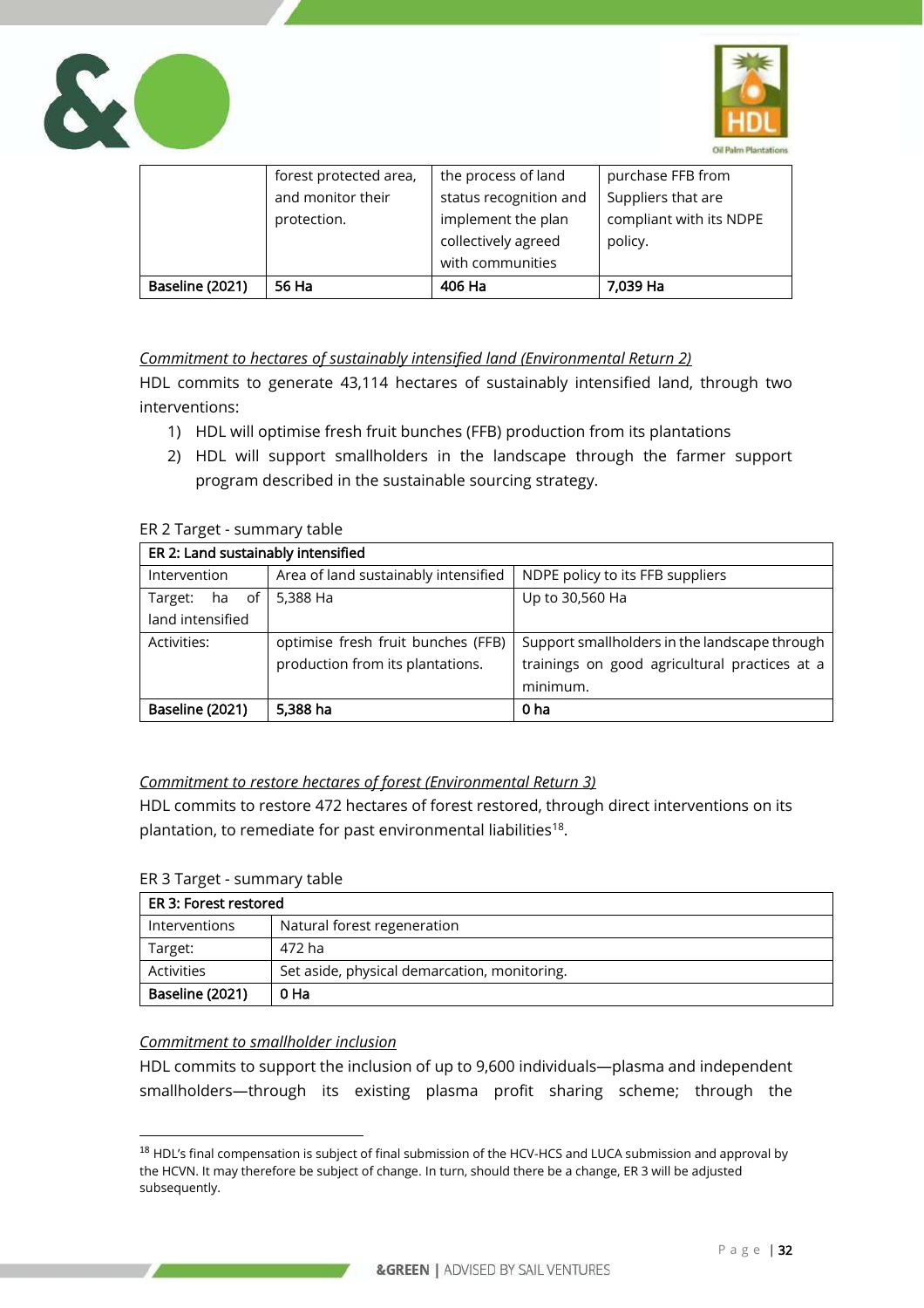



implementation of its sourcing strategy; and through the farmer support program described in the sustainable sourcing strategy.

| SI: Smallholder benefiting |                   |                         |                       |                      |
|----------------------------|-------------------|-------------------------|-----------------------|----------------------|
| Intervention               | Plasma<br>From    | From the smallholder    | From community        | From<br>the          |
|                            | profit-sharing    | building<br>capacity    | services              | extension of jobs    |
|                            | scheme            | program                 |                       |                      |
| Target:                    | 2,055 individuals | 6,101 individuals       | 15,000                | 834 individuals      |
|                            |                   |                         | individuals           |                      |
| <b>Activities:</b>         | Provide           | Support smallholders    | and<br>Improve        | direct<br>Provide    |
|                            | additional        | in<br>landscape<br>the  | maintain              | and indirect jobs    |
|                            | revenue streams   | technical<br>through    | infrastructure for    | equivalent),<br>(fte |
|                            | through<br>plasma | agronomical trainings,  | villages<br>the<br>in | of which 99% to      |
|                            | sharing<br>profit | land<br>and             | and adjacent to       | local people, 16%    |
|                            | model             | regularisation services | <b>HDL</b> concession | women.               |
|                            |                   | at a minimum.           |                       |                      |
| <b>Baseline</b>            | 2,055 individuals | $\mathbf 0$             | 15,000                | 834 jobs             |
| (2021)                     |                   |                         | individuals           |                      |

#### SI Target – summary table

#### <span id="page-32-0"></span>5.2. HDL Reporting and Verification Framework

HDL's reporting and verification framework with respect to &Green's LPP and E&S Action Plan will be built with the objective to report on activity-based progress against the defined E&S Action Plan activities. To support monitoring of HDL's progress, &Green will rely on a three-level MRV framework:

First, through HDL's self-reported progress reports: Progress achieved against the agreed upon milestones will be monitored and self-reported on a 6-monthly basis during the first two years of the transaction, and annually for the remaining tenor of the &Green loan, until 2030. Templates for thde E&S (self-reported) progress report will be agreed during the contracting phase of the transaction. Templates might be updated during the loan period to ensure relevancy against progress achieved and recommendated actions.

Secondly, through additional third party reports, provided by independent experts consultants that have been recommended to support HDL in the first 1 to 3 years of the transaction (i.e. on a quarterly or bi-annual basis). These report will be required to supplement HDL's self-reported progress reports and to further clarify HDL's progress on priority items included in the ESAP.

Lastly, third party external audits will be carried out annually to review the overall progress of HDL against the targets defined in the ESAP, linked to IFC PS compliance, NDPE implementation, ER/SI targets and E&S governance. An annual report should be prepared